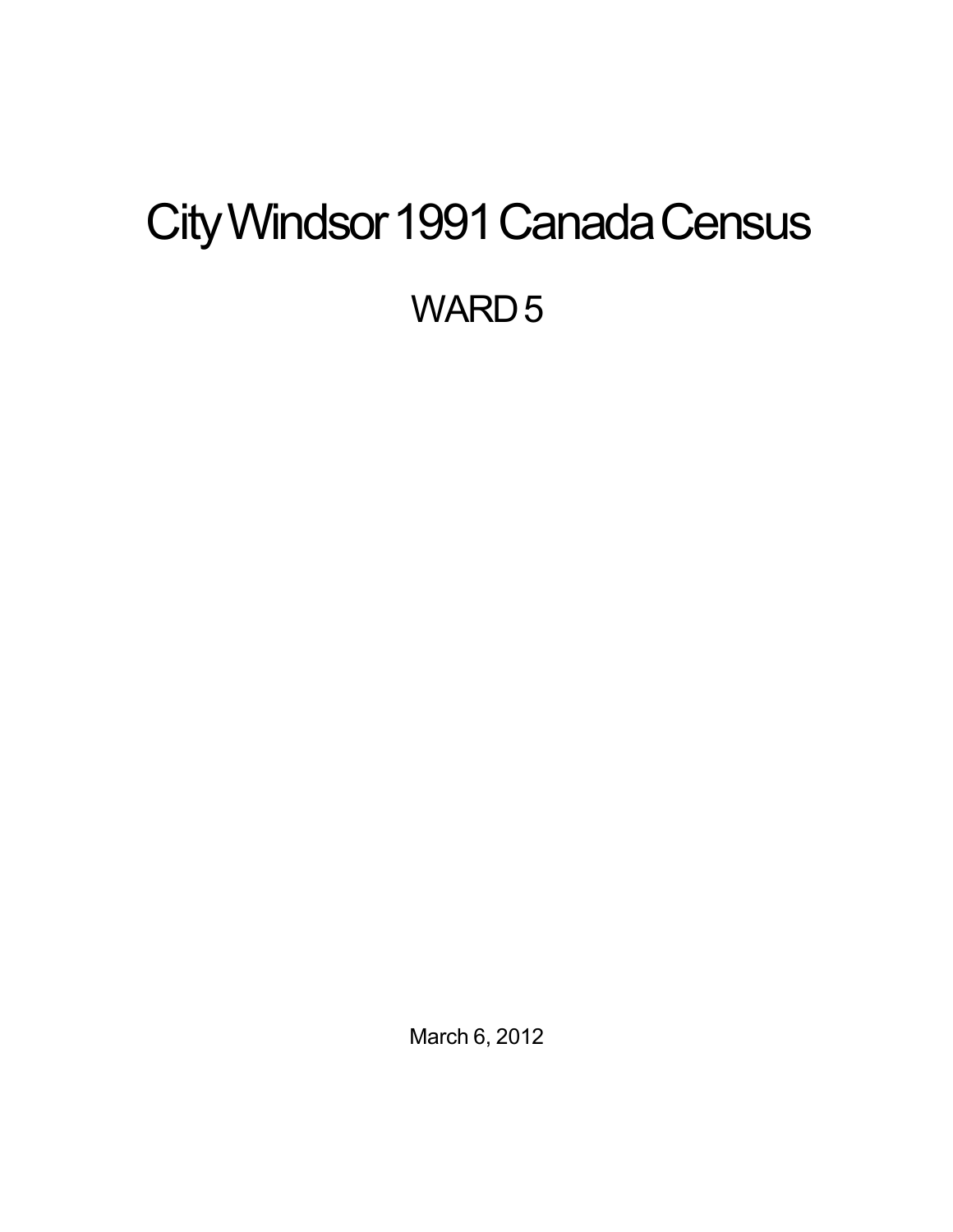## **Table of Contents**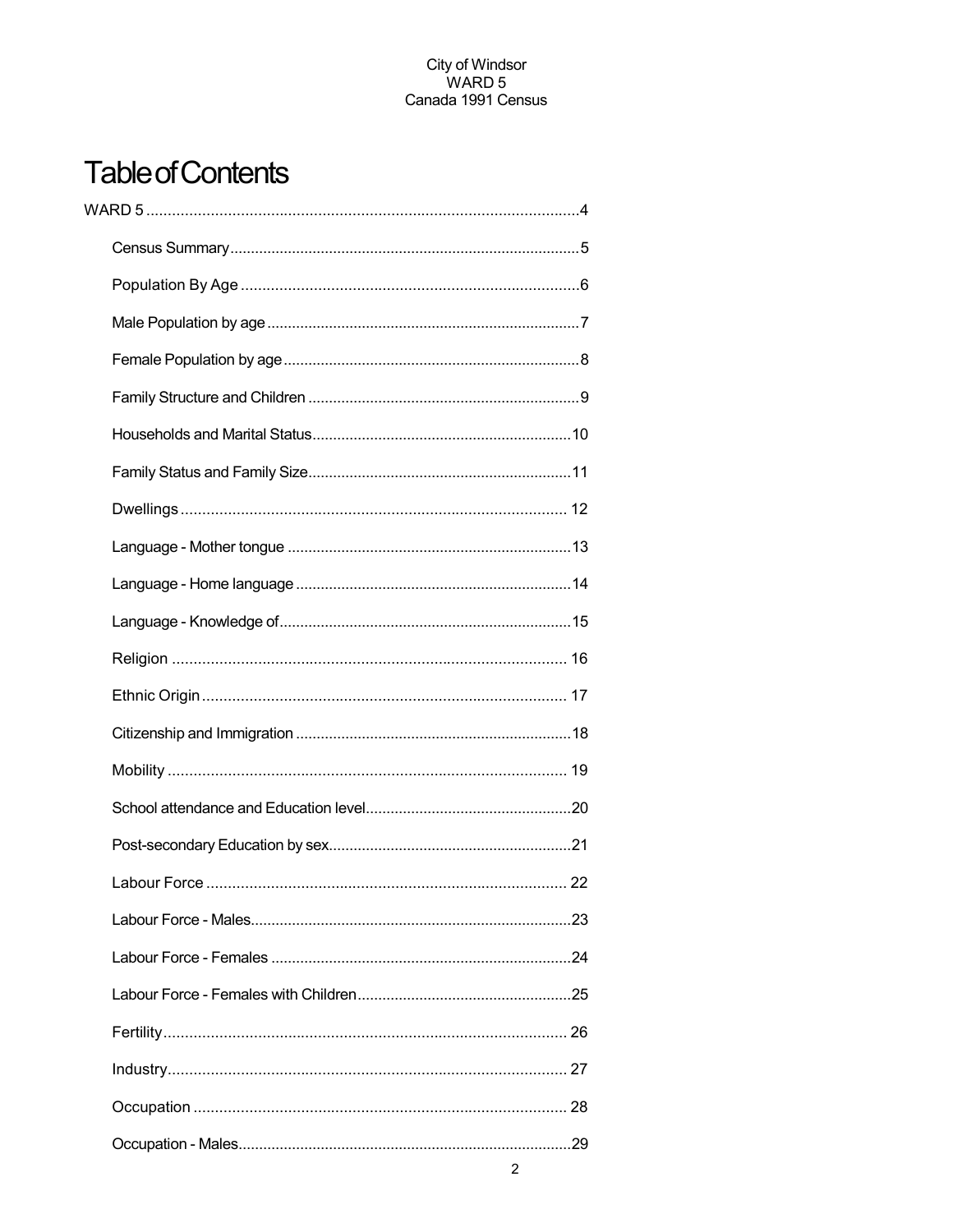# City of Windsor<br>WARD 5

| Canada 1991 Census |
|--------------------|
|                    |
|                    |
|                    |
|                    |
|                    |
|                    |
|                    |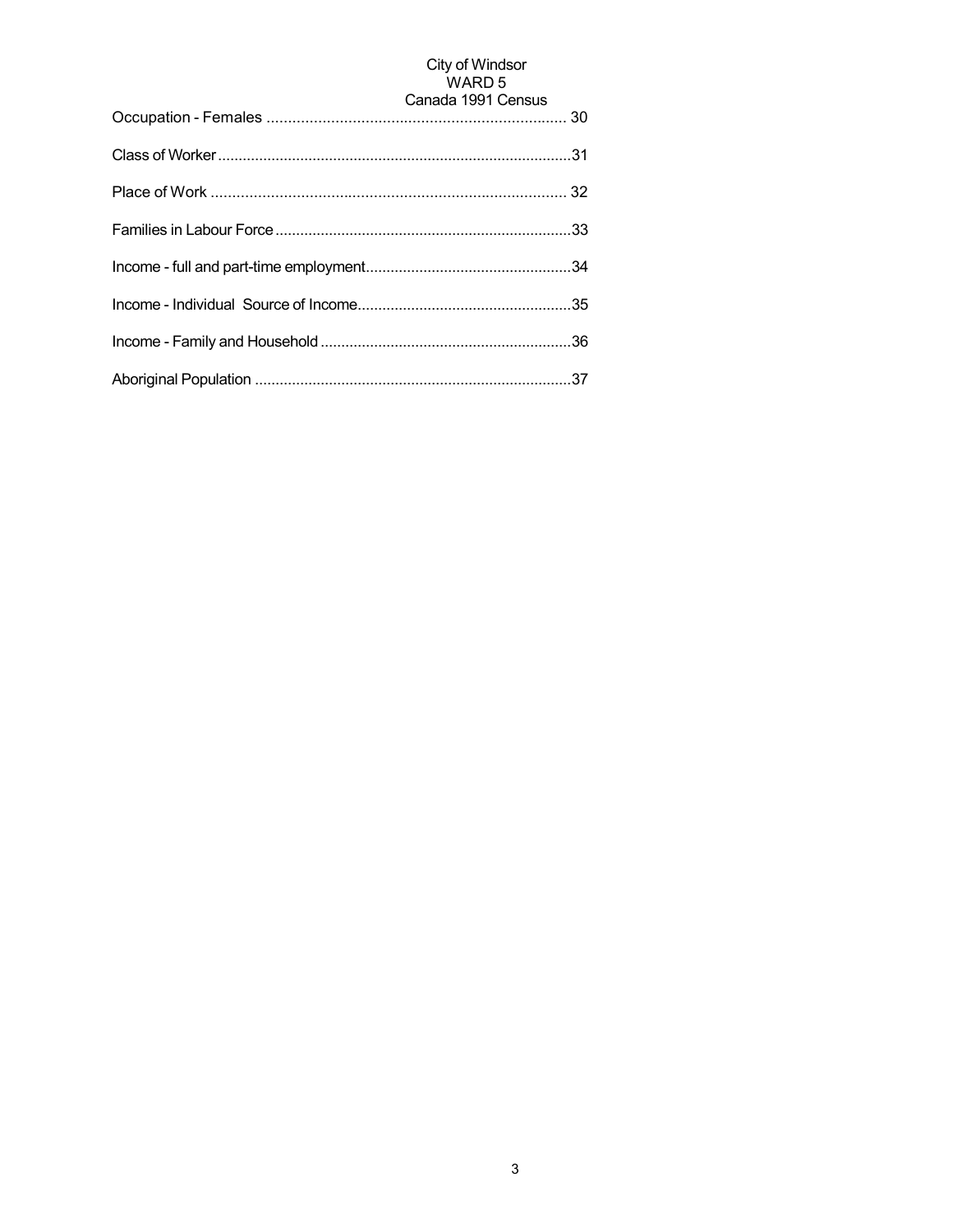## WARD 5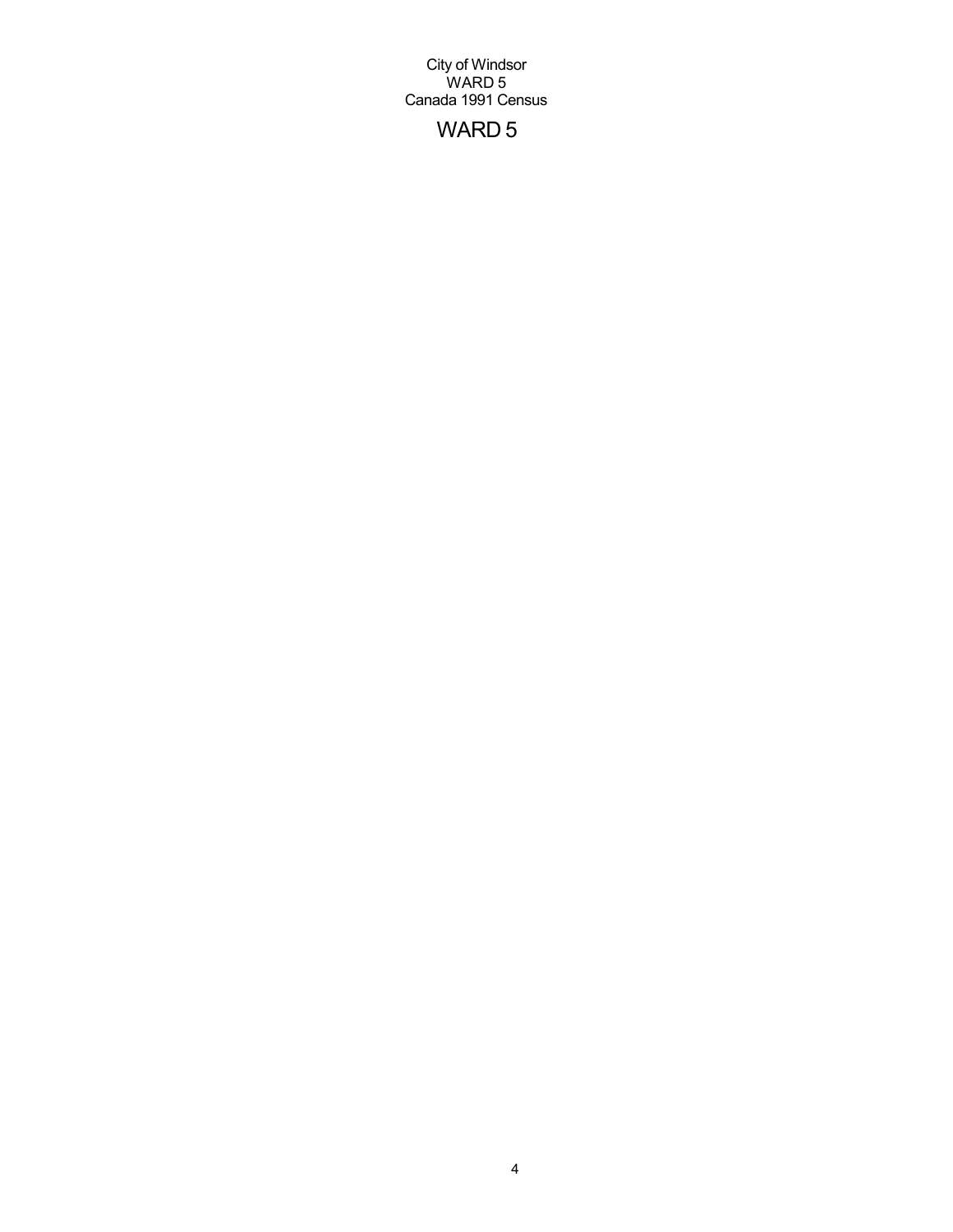## Census Summary

| 43,755 % base<br>Total Population where census data are available<br>48%<br>Males<br>21,095<br>52%<br><b>Females</b><br>22,660<br>6%<br>0 to 4 years<br>2,645<br>22%<br>5 to 19 years<br>9,590<br>7%<br>20 to 24 years<br>3,275<br>16%<br>25 to 34 years<br>6,875<br>35 to 44 years<br>7,200<br>16%<br>5,105<br>12%<br>45 to 54 years<br>9%<br>55 to 64 years<br>3,985<br>7%<br>65 to 74 years<br>3,175<br>5%<br>1,985<br>75 years and over<br>36<br>Average age<br>12,010 % base<br><b>Total census families</b><br>Average persons per family<br>3.1<br><b>Husband-wife families</b><br>10,225<br>85%<br>32%<br>No children at home<br>3,860<br>With children at home<br>6,315<br>53%<br>15%<br>Lone-parent families<br>1,850<br>Total children at home<br>15,075 |
|---------------------------------------------------------------------------------------------------------------------------------------------------------------------------------------------------------------------------------------------------------------------------------------------------------------------------------------------------------------------------------------------------------------------------------------------------------------------------------------------------------------------------------------------------------------------------------------------------------------------------------------------------------------------------------------------------------------------------------------------------------------------|
|                                                                                                                                                                                                                                                                                                                                                                                                                                                                                                                                                                                                                                                                                                                                                                     |
|                                                                                                                                                                                                                                                                                                                                                                                                                                                                                                                                                                                                                                                                                                                                                                     |
|                                                                                                                                                                                                                                                                                                                                                                                                                                                                                                                                                                                                                                                                                                                                                                     |
|                                                                                                                                                                                                                                                                                                                                                                                                                                                                                                                                                                                                                                                                                                                                                                     |
|                                                                                                                                                                                                                                                                                                                                                                                                                                                                                                                                                                                                                                                                                                                                                                     |
|                                                                                                                                                                                                                                                                                                                                                                                                                                                                                                                                                                                                                                                                                                                                                                     |
|                                                                                                                                                                                                                                                                                                                                                                                                                                                                                                                                                                                                                                                                                                                                                                     |
|                                                                                                                                                                                                                                                                                                                                                                                                                                                                                                                                                                                                                                                                                                                                                                     |
|                                                                                                                                                                                                                                                                                                                                                                                                                                                                                                                                                                                                                                                                                                                                                                     |
|                                                                                                                                                                                                                                                                                                                                                                                                                                                                                                                                                                                                                                                                                                                                                                     |
|                                                                                                                                                                                                                                                                                                                                                                                                                                                                                                                                                                                                                                                                                                                                                                     |
|                                                                                                                                                                                                                                                                                                                                                                                                                                                                                                                                                                                                                                                                                                                                                                     |
|                                                                                                                                                                                                                                                                                                                                                                                                                                                                                                                                                                                                                                                                                                                                                                     |
|                                                                                                                                                                                                                                                                                                                                                                                                                                                                                                                                                                                                                                                                                                                                                                     |
|                                                                                                                                                                                                                                                                                                                                                                                                                                                                                                                                                                                                                                                                                                                                                                     |
|                                                                                                                                                                                                                                                                                                                                                                                                                                                                                                                                                                                                                                                                                                                                                                     |
|                                                                                                                                                                                                                                                                                                                                                                                                                                                                                                                                                                                                                                                                                                                                                                     |
|                                                                                                                                                                                                                                                                                                                                                                                                                                                                                                                                                                                                                                                                                                                                                                     |
|                                                                                                                                                                                                                                                                                                                                                                                                                                                                                                                                                                                                                                                                                                                                                                     |
|                                                                                                                                                                                                                                                                                                                                                                                                                                                                                                                                                                                                                                                                                                                                                                     |
|                                                                                                                                                                                                                                                                                                                                                                                                                                                                                                                                                                                                                                                                                                                                                                     |
|                                                                                                                                                                                                                                                                                                                                                                                                                                                                                                                                                                                                                                                                                                                                                                     |
| Average children per family<br>1.3                                                                                                                                                                                                                                                                                                                                                                                                                                                                                                                                                                                                                                                                                                                                  |
| <b>Private households</b><br>16,355                                                                                                                                                                                                                                                                                                                                                                                                                                                                                                                                                                                                                                                                                                                                 |
| 43,370<br>Persons in private households                                                                                                                                                                                                                                                                                                                                                                                                                                                                                                                                                                                                                                                                                                                             |
| Average persons per household<br>2.7                                                                                                                                                                                                                                                                                                                                                                                                                                                                                                                                                                                                                                                                                                                                |
| Average household income<br>\$48,639                                                                                                                                                                                                                                                                                                                                                                                                                                                                                                                                                                                                                                                                                                                                |
| 16,390 % base<br>Occupied dwellings where census data available                                                                                                                                                                                                                                                                                                                                                                                                                                                                                                                                                                                                                                                                                                     |
|                                                                                                                                                                                                                                                                                                                                                                                                                                                                                                                                                                                                                                                                                                                                                                     |
| 65%<br><b>Owned dwellings</b><br>10,685                                                                                                                                                                                                                                                                                                                                                                                                                                                                                                                                                                                                                                                                                                                             |
| <b>Average value</b><br>\$116,559<br><b>Rented dwellings</b><br>35%                                                                                                                                                                                                                                                                                                                                                                                                                                                                                                                                                                                                                                                                                                 |
| 5,690<br>\$573<br>Average rent                                                                                                                                                                                                                                                                                                                                                                                                                                                                                                                                                                                                                                                                                                                                      |
| Single detached houses<br>58%<br>9,455                                                                                                                                                                                                                                                                                                                                                                                                                                                                                                                                                                                                                                                                                                                              |
| 14%<br>Semi-detached/row/duplexes<br>2,270                                                                                                                                                                                                                                                                                                                                                                                                                                                                                                                                                                                                                                                                                                                          |
| 28%<br><b>Apartments</b><br>4,615                                                                                                                                                                                                                                                                                                                                                                                                                                                                                                                                                                                                                                                                                                                                   |
| Other types of dwelling<br>0%<br>30                                                                                                                                                                                                                                                                                                                                                                                                                                                                                                                                                                                                                                                                                                                                 |
|                                                                                                                                                                                                                                                                                                                                                                                                                                                                                                                                                                                                                                                                                                                                                                     |
| Actual (unsuppressed) data:<br><b>Total Population</b><br>43,759                                                                                                                                                                                                                                                                                                                                                                                                                                                                                                                                                                                                                                                                                                    |
| <b>Total Dwellings</b><br>16,407                                                                                                                                                                                                                                                                                                                                                                                                                                                                                                                                                                                                                                                                                                                                    |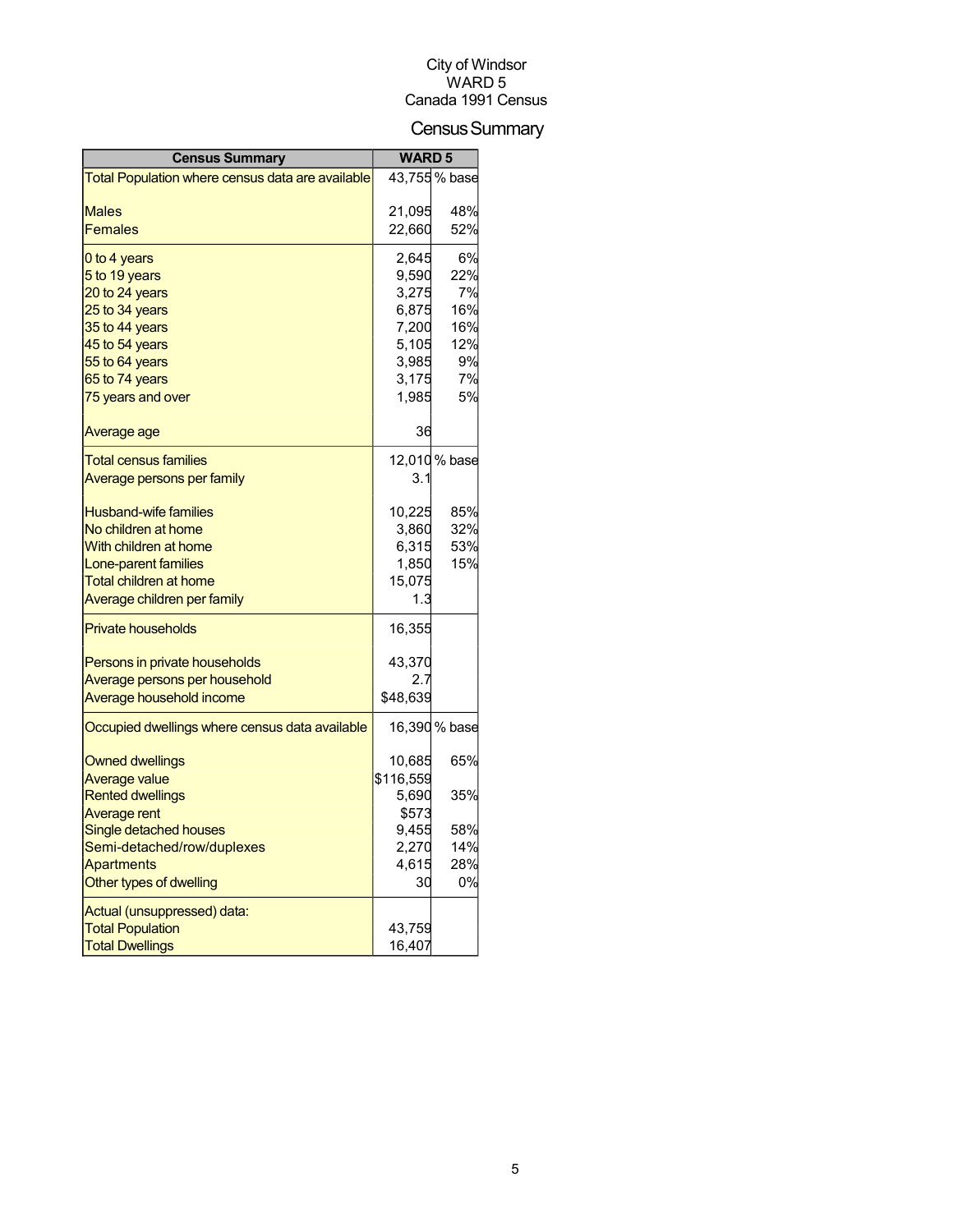## Population By Age

| <b>Population By Age</b>       | <b>WARD 5</b> |               |
|--------------------------------|---------------|---------------|
| <b>Total population</b>        |               | 43,755 % base |
| Average age of population      | 36            |               |
| By age:                        |               |               |
| 0 to 4 years                   | 2,645         | 6%            |
| 5 to 9 years                   | 2,980         | 7%            |
| 10 to 14 years                 | 3,290         | 8%            |
| 15 to 19 years                 | 3,320         | 8%            |
| 20 to 24 years                 | 3,275         | 7%            |
| 25 to 34 years                 | 6,875         | 16%           |
| 35 to 44 years                 | 7,200         | 16%           |
| 45 to 54 years                 | 5,105         | 12%           |
| 55 to 64 years                 | 3,985         | 9%            |
| 65 to 74 years                 | 3,175         | 7%            |
| 75 years and over              | 1,985         | 5%            |
| By age - detailed:             |               |               |
| 0 to 4 years                   | 2,645         | 6%            |
| 5 to 9 years                   | 2,980         | 7%            |
| 10 to 14 years                 | 3,290         | 8%            |
| 15 years                       | 675           | 2%            |
| 16 years                       | 700           | 2%            |
| 17 years                       | 625           | 1%            |
| 18 to 19 years                 | 1,320         | 3%            |
| 20 to 24 years                 | 3,275         | 7%            |
| 25 to 29 years                 | 3,330         | 8%            |
| 30 to 34 years                 | 3,545         | 8%            |
| 35 to 39 years                 | 3,565         | 8%            |
| 40 to 44 years                 | 3,635         | 8%            |
| 45 to 49 years                 | 2,855         | 7%            |
| 50 to 54 years                 | 2,250         | 5%            |
| 55 to 59 years                 | 1,960         | 4%            |
| 60 to 64 years                 | 2,025         | 5%            |
| 65 to 74 years                 | 3,175         | 7%            |
| 75 to 84 years                 | 1,510         | 3%            |
| 85 years and over              | 475           | 1%            |
| 18 years and over              | 32,815        | 75%           |
| Average age, 18 years and over | 44.9          |               |
| 65 years and over              | 5,160         | 12%           |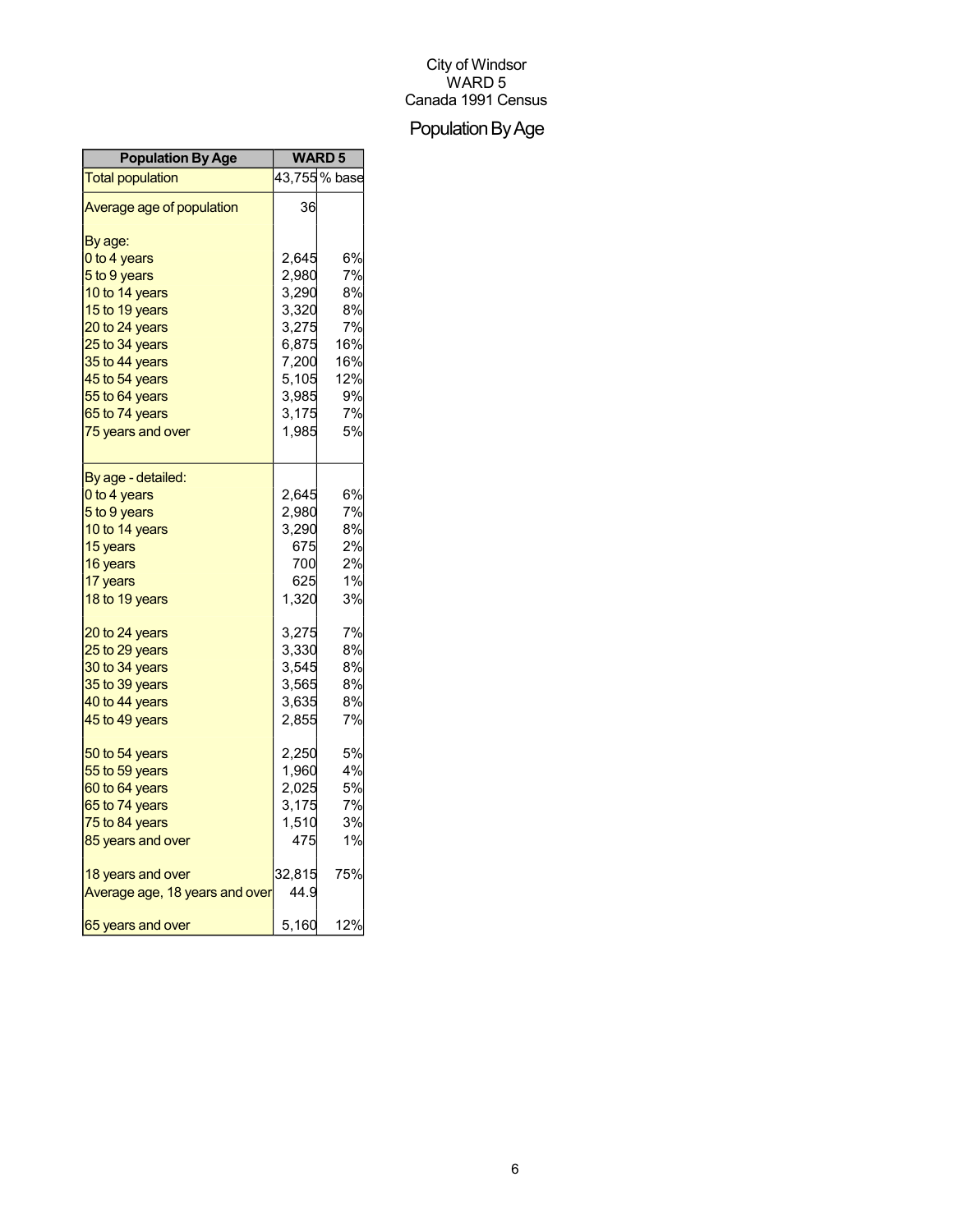## Male Population by age

| <b>Male Population by age</b>        | <b>WARD 5</b> |               |
|--------------------------------------|---------------|---------------|
| <b>Total population</b>              |               | 43,755 % base |
| <b>Male population</b>               | 21,095        | 48%           |
| Average age of males                 | 34.6          |               |
| By age:                              |               |               |
| 0 to 4 years                         | 1,380         | 3%            |
| 5 to 9 years                         | 1,500         | 3%            |
| 10 to 14 years                       | 1,720         | 4%            |
| 15 to 19 years                       | 1,680         | 4%            |
| 20 to 24 years                       | 1,610         | 4%            |
| 25 to 34 years                       | 3,315         | 8%            |
| 35 to 44 years                       | 3,415         | 8%            |
| 45 to 54 years                       | 2,555         | 6%            |
| 55 to 64 years                       | 1,885         | 4%            |
| 65 to 74 years                       | 1,335         | 3%            |
| 75 years and over                    | 710           | 2%            |
| By age - detailed:                   |               |               |
| 0 to 4 years                         | 1,380         | 3%            |
| 5 to 9 years                         | 1,500         | 3%            |
| 10 to 14 years                       | 1,720         | 4%            |
| 15 years                             | 310           | 1%            |
| 16 years                             | 340           | 1%            |
| 17 years                             | 340           | 1%            |
| 18 to 19 years                       | 690           | 2%            |
| 20 to 24 years                       | 1,610         | 4%            |
| 25 to 29 years                       | 1,650         | 4%            |
| 30 to 34 years                       | 1,665         | 4%            |
| 35 to 39 years                       | 1,700         | 4%            |
| 40 to 44 years                       | 1,715         | 4%            |
| 45 to 49 years                       | 1,435         | 3%            |
| 50 to 54 years                       | 1,120         | 3%            |
| 55 to 59 years                       | 940           | 2%            |
| 60 to 64 years                       | 945           | 2%            |
| 65 to 74 years                       | 1,335         | 3%            |
| 75 to 84 years                       | 585           | 1%            |
| 85 years and over                    | 125           | 0%            |
| 18 years and over                    | 15,470        | 35%           |
| Average age, males 18 years and over | 43.8          |               |
| 65 years and over                    | 2,045         | 5%            |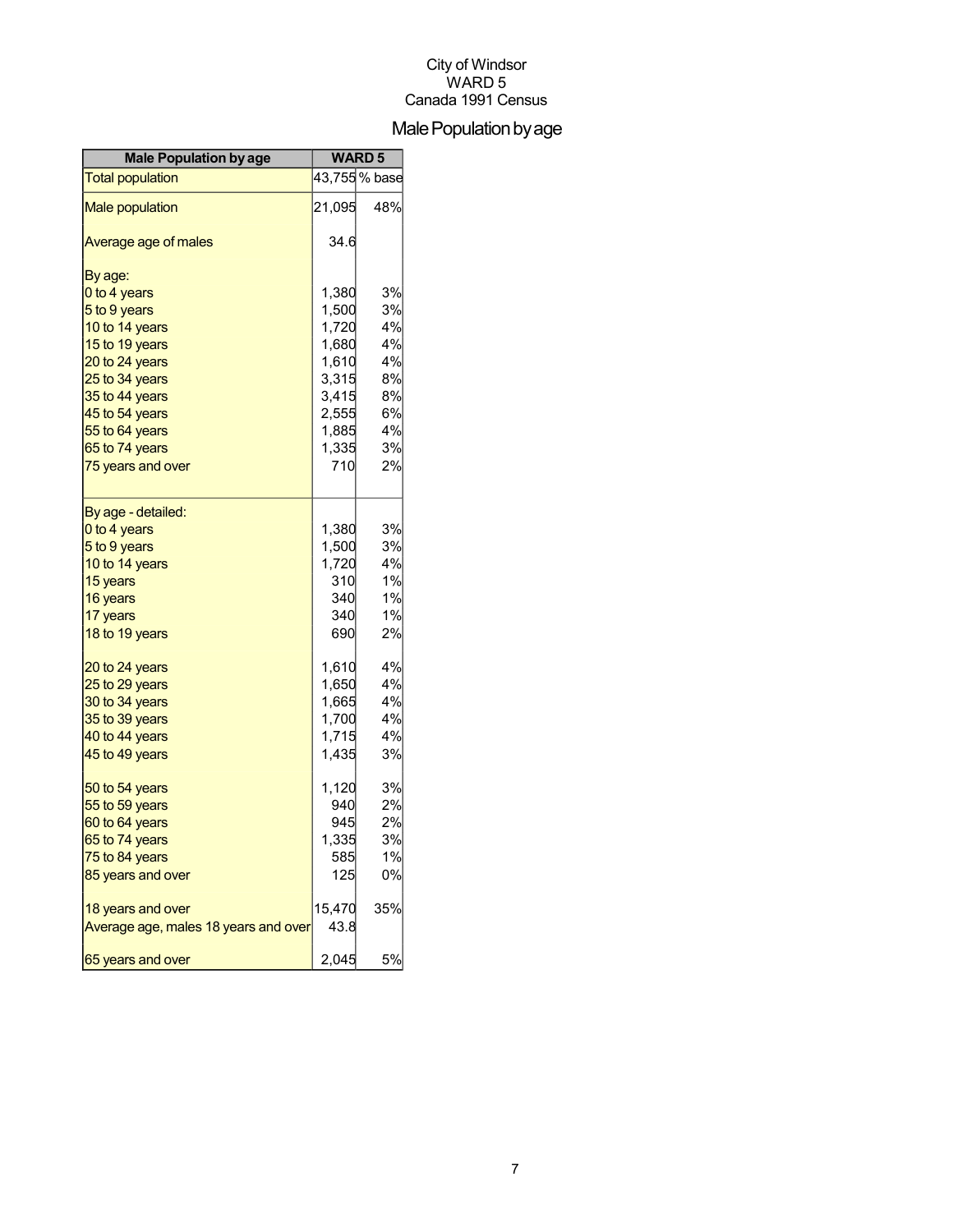## Female Population by age

| <b>Female Population by age</b>        | <b>WARD 5</b> |               |
|----------------------------------------|---------------|---------------|
| <b>Total population</b>                |               | 43,755 % base |
| <b>Female population</b>               | 22,660        | 52%           |
| Average age of females                 | 37.3          |               |
| By age:                                |               |               |
| 0 to 4 years                           | 1,265         | 3%            |
| 5 to 9 years                           | 1,480         | 3%            |
| 10 to 14 years                         | 1,570         | 4%            |
| 15 to 19 years                         | 1,640         | 4%            |
| 20 to 24 years                         | 1,665         | 4%            |
| 25 to 34 years                         | 3,560         | 8%            |
| 35 to 44 years                         | 3,785         | 9%            |
| 45 to 54 years                         | 2,550         | 6%            |
| 55 to 64 years                         | 2,100         | 5%            |
| 65 to 74 years                         | 1,840         | 4%            |
| 75 years and over                      | 1,275         | 3%            |
| By age - detailed:                     |               |               |
| 0 to 4 years                           | 1,265         | 3%            |
| 5 to 9 years                           | 1,480         | 3%            |
| 10 to 14 years                         | 1,570         | 4%            |
| 15 years                               | 365           | 1%            |
| 16 years                               | 360           | 1%            |
| 17 years                               | 285           | 1%            |
| 18 to 19 years                         | 630           | 1%            |
| 20 to 24 years                         | 1,665         | 4%            |
| 25 to 29 years                         | 1,680         | 4%            |
| 30 to 34 years                         | 1,880         | 4%            |
| 35 to 39 years                         | 1,865         | 4%            |
| 40 to 44 years                         | 1,920         | 4%            |
| 45 to 49 years                         | 1,420         | 3%            |
| 50 to 54 years                         | 1,130         | 3%            |
| 55 to 59 years                         | 1,020         | 2%            |
| 60 to 64 years                         | 1,080         | 2%            |
| 65 to 74 years                         | 1,840         | 4%            |
| 75 to 84 years                         | 925           | 2%            |
| 85 years and over                      | 350           | 1%            |
| 18 years and over                      | 17,345        | 40%           |
| Average age, females 18 years and over | 45.8          |               |
| 65 years and over                      | 3,115         | 7%            |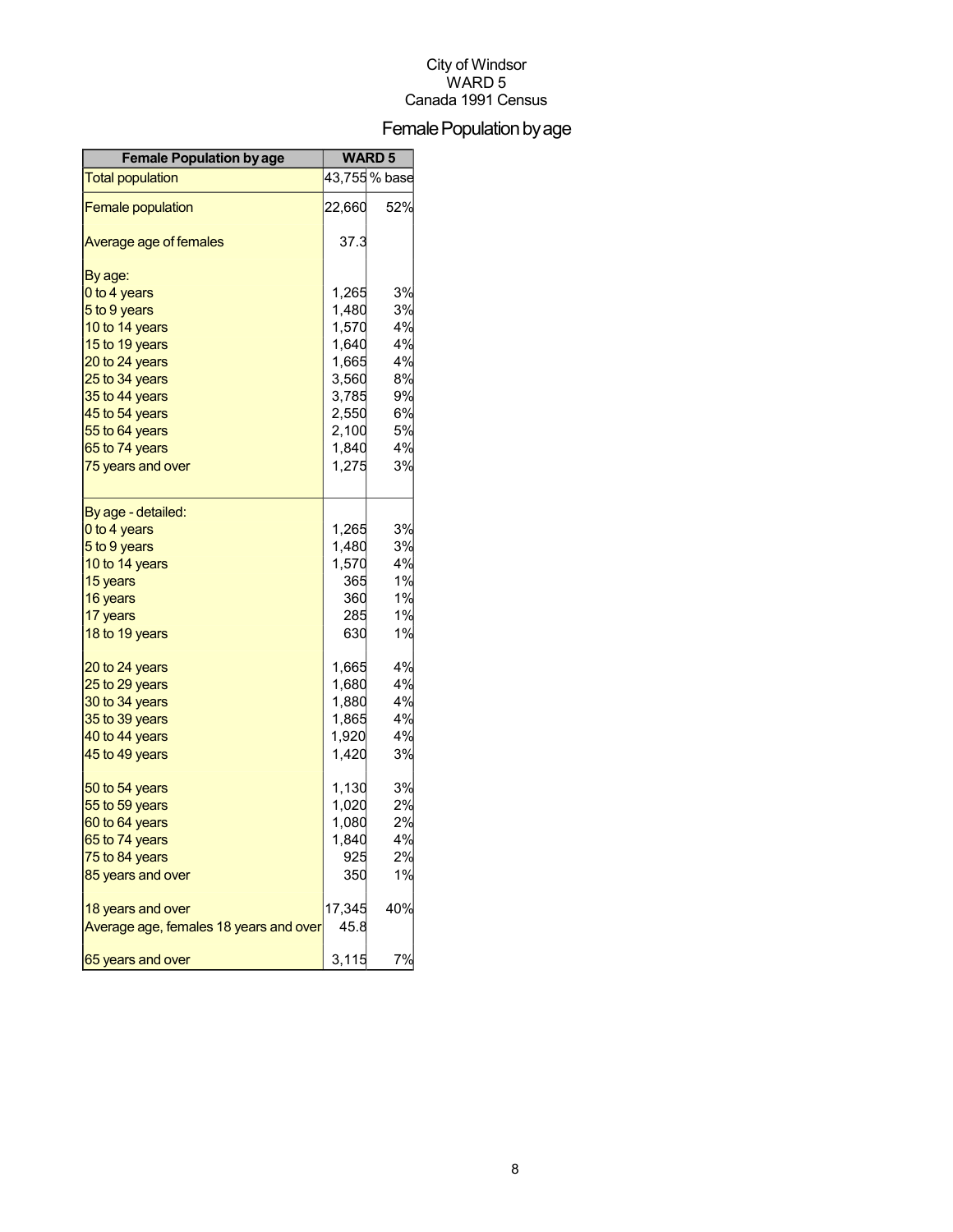## Family Structure and Children

| <b>Family Structure and Children</b> | <b>WARD 5</b> |               |
|--------------------------------------|---------------|---------------|
| <b>Total census families</b>         |               | 12,010 % base |
| By family structure:                 |               |               |
| <b>Total husband-wife families</b>   | 10,225        | 85%           |
| With no children at home             | 3,860         | 32%           |
| With children at home                | 6,315         | 53%           |
| 1 child                              | 2,125         | 18%           |
| 2 children                           | 2,825         | 24%           |
| 3 or more children                   | 1,345         | 11%           |
|                                      |               |               |
| Families - now-married couples       | 9,575         | 80%           |
| With no children at home             | 3,500         | 29%           |
| With children at home                | 6,025         | 50%           |
| 1 child                              | 1,995         | 17%           |
| 2 children                           | 2,725         | 23%           |
| 3 or more children                   | 1,300         | 11%           |
| Families - common-law couples        | 650           | 5%            |
|                                      |               |               |
| With no children at home             | 360           | 3%            |
| With children at home                | 290           | 2%            |
| 1 child                              | 130           | 1%            |
| 2 children                           | 100           | 1%            |
| 3 or more children                   | 45            | 0%            |
| Lone-parent families                 | 1,850         | 15%           |
| Lone male parent                     | 315           | 3%            |
| 1 child at home                      | 165           | 1%            |
| 2 children at home                   | 85            | 1%            |
| 3 or more children at home           | 35            | 0%            |
| Lone female parent                   | 1,515         | 13%           |
| 1 child at home                      | 870           | 7%            |
| 2 children at home                   | 485           | 4%            |
| 3 or more children at home           | 150           | 1%            |
|                                      |               |               |
| <b>Total children at home</b>        |               | 15,075 % base |
|                                      |               |               |
| By age of children:                  |               |               |
| $0 - 5$ years                        | 3,090         | 20%           |
| 6 - 14 years                         | 5,645         | 37%           |
| 15 - 17 years                        | 1,920         | 13%           |
| 18 - 24 years                        | 3,310         | 22%           |
| 25 years and over                    | 1,090         | 7%            |
| Average children per family          | 1.3           |               |
|                                      |               |               |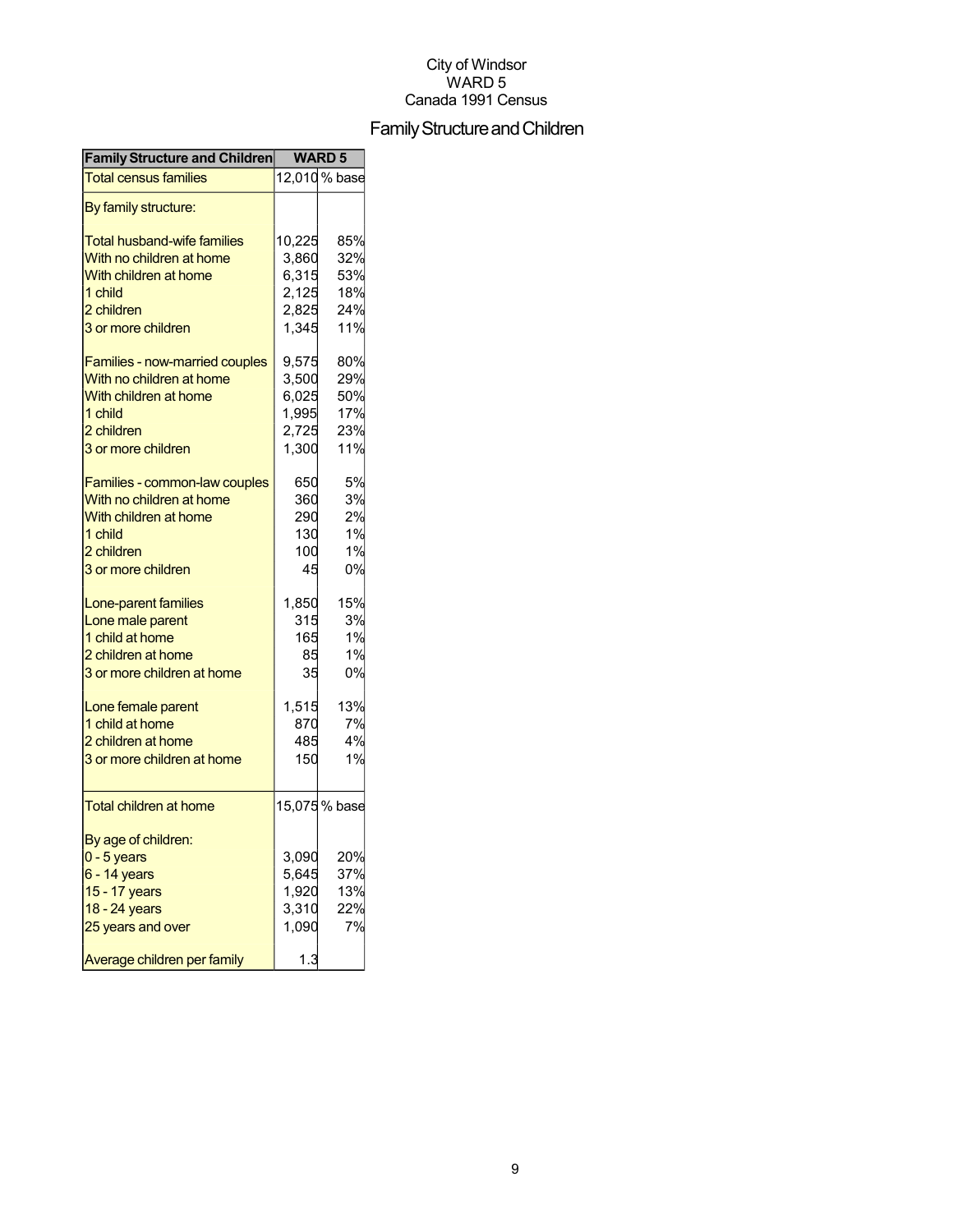## Households and Marital Status

| <b>Households and Marital Status</b>                     |        | <b>WARD 5</b> |
|----------------------------------------------------------|--------|---------------|
| <b>Private households</b>                                |        | 16,355 % base |
|                                                          |        |               |
| By size of household:                                    |        |               |
| 1 person                                                 | 3,955  | 24%           |
| 2 persons                                                | 4,860  | 30%           |
| 3 persons                                                | 2,845  | 17%           |
| 4 - 5 persons                                            | 4,240  | 26%           |
| 6 or more persons                                        | 445    | 3%            |
|                                                          |        |               |
| By number of census families:<br>Non-family households   | 4,490  | 27%           |
| <b>Family households</b>                                 | 11,885 | 73%           |
| 1 census family                                          | 11,750 | 72%           |
| 2 or more census families                                | 135    | 1%            |
|                                                          |        |               |
| Persons in private households                            | 43,370 |               |
| Average persons per household                            | 2.7    |               |
| Census families in private                               |        | 12,010 % base |
| households                                               |        |               |
| By size of census family:                                |        |               |
| 2 persons                                                | 4,900  | 41%           |
| 3 persons                                                | 2,735  | 23%           |
| 4 persons                                                | 2,965  | 25%           |
| 5 or more persons                                        | 1,400  | 12%           |
|                                                          |        |               |
| <b>Total population</b>                                  |        | 43,755 % base |
| By marital status, for persons 15 years of age and over: |        |               |
| Single (never married)                                   | 9,540  | 22%           |
| <b>Married</b>                                           | 19,540 | 45%           |
| Widowed                                                  | 2,420  | 6%            |
| <b>Divorced</b>                                          | 2,325  | 5%            |
| Separated                                                | 990    | 2%            |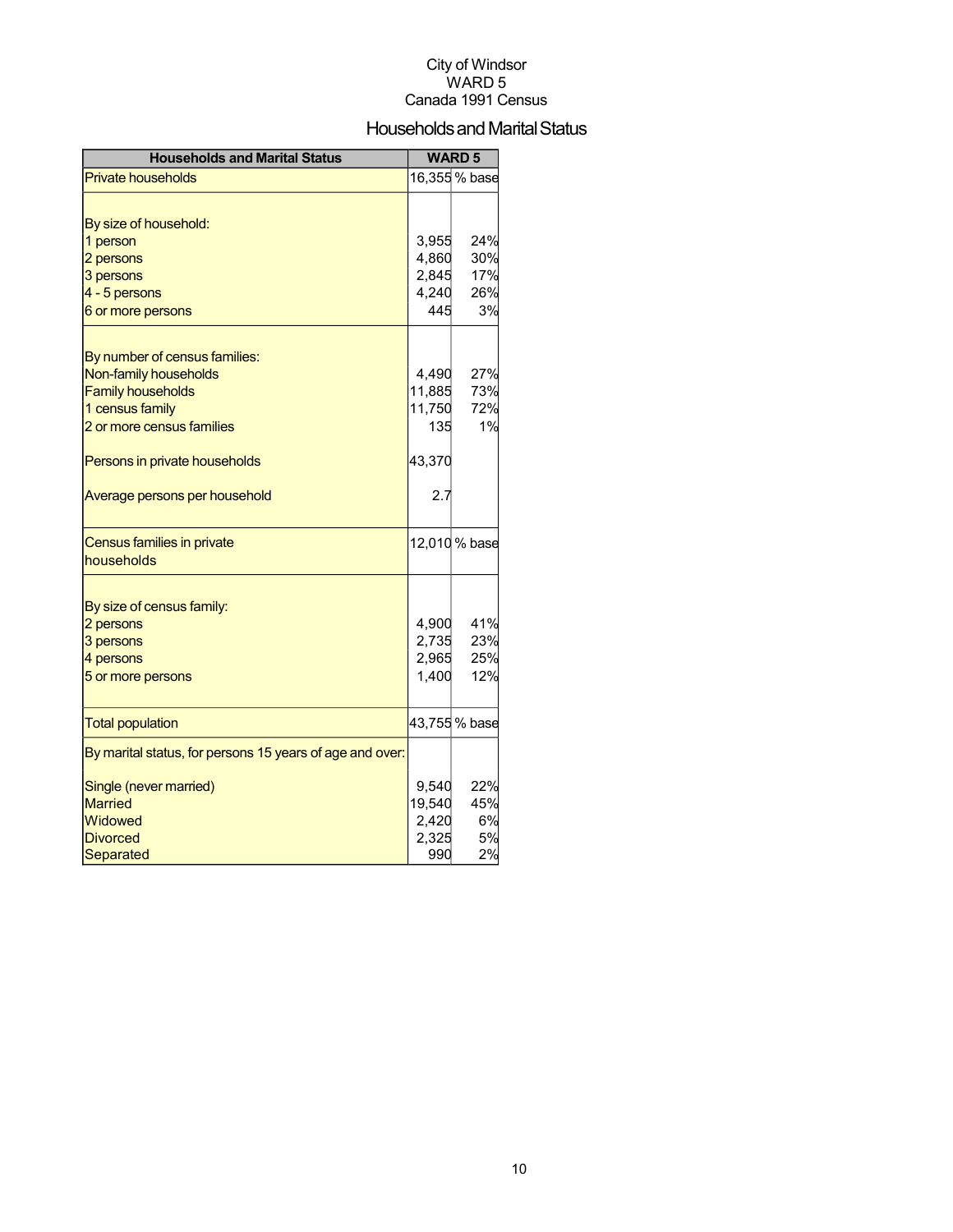## Family Status and Family Size

| <b>Family Status and Family Size</b>  |        | <b>WARD 5</b> |
|---------------------------------------|--------|---------------|
| Persons in private households         |        | 43,365 % base |
| By living arrangements:               |        |               |
| Number of non-family persons          | 6,075  | 14%           |
| <b>Living with relatives</b>          | 1,155  | 3%            |
| Living with non-relatives only        | 960    | 2%            |
| Living alone                          | 3,960  | 9%            |
| Number of family persons              | 37,315 | 86%           |
| Average persons per family            | 3.1    |               |
| Persons 65+ years in househlds        |        | 4,900 % base  |
|                                       |        |               |
| By living arrangements:               |        |               |
| Number of non-family persons          | 1,960  | 40%           |
| <b>Living with relatives</b>          | 360    | 7%            |
| Living with non-relatives only        | 75     | 2%            |
| Living alone                          | 1,530  | 31%           |
| Number of family persons              | 2,955  | 60%           |
| <b>Economic families in househlds</b> |        | 12,100 % base |
| By size of economic family:           |        |               |
| 2 persons                             | 4,700  | 39%           |
| 3 persons                             | 2,770  | 23%           |
| 4 persons                             | 3,005  | 25%           |
| 5 or more persons                     | 1,625  | 13%           |
| Persons in economic families          | 38,475 |               |
| Average persons per economic family   | 3.2    |               |
| <b>Total unattached individuals</b>   | 4,900  |               |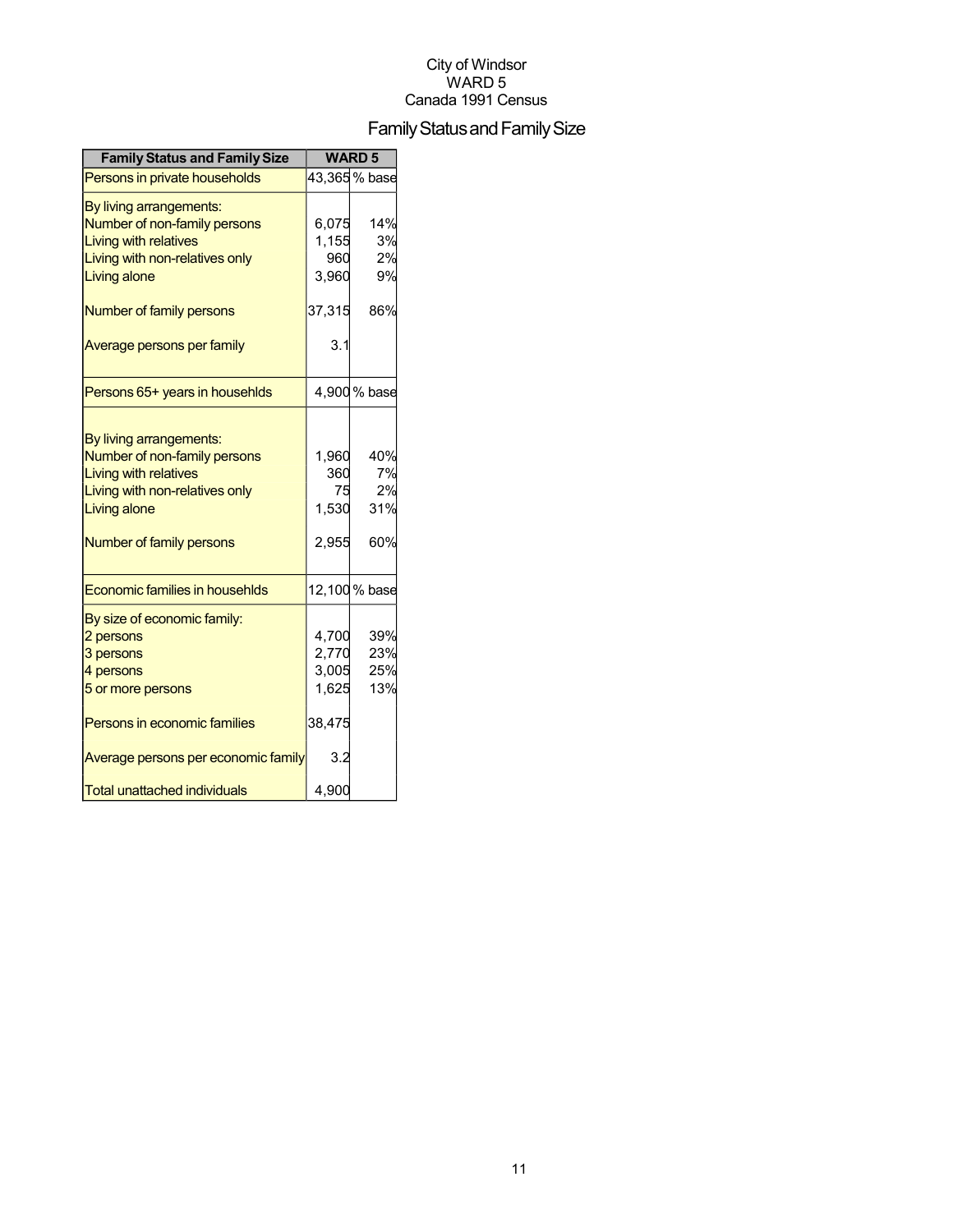## Dwellings

| <b>Dwellings</b>               | <b>WARD 5</b> |               |
|--------------------------------|---------------|---------------|
| <b>Occupied dwellings</b>      |               | 16,390 % base |
| By tenure:                     |               |               |
| Rented                         | 5,690         | 35%           |
| Owned                          | 10,685        | 65%           |
| <b>Band housing</b>            |               | 0%            |
| By dwelling type:              |               |               |
| Single-detached house          | 9.455         | 58%           |
| Semi-detached house            | 655           | 4%            |
| <b>Row house</b>               | 1,545         | 9%            |
| Apartment, detached duplex     | 70            | 0%            |
| Apartment less than 5 storey   | 1,910         | 12%           |
| Apartment 5 or more storeys    | 2,705         | 17%           |
| Other single attached house    | 30            | 0%            |
| Movable dwelling               | 0             | 0%            |
| Average rooms per dwelling     | 6.3           |               |
| Average bedrooms per dwelling  | 2.6           |               |
| Average persons per room       | 0.4           |               |
| By period of construction      |               |               |
| Before 1946                    | 1,610         | 10%           |
| 1946 - 1960                    | 3,235         | 20%           |
| 1961 - 1970                    | 3,190         | 19%           |
| 1971 - 1980                    | 6,675         | 41%           |
| 1981 - 1985                    | 675           | 4%            |
| 1986 - 1991                    | 895           | 5%            |
| Condition of dwelling:         |               |               |
| Regular maintenance            | 12,545        | 77%           |
| Minor repairs needed           | 3,080         | 19%           |
| <b>Major repairs needed</b>    | 680           | 4%            |
| Owner one-family households    |               | 8,200 % base  |
| Average value of dwellings     | \$116,559     |               |
| Owner expenses:                |               |               |
| Average major monthly payments | \$686         |               |
| Payments > 30% of income       | 890           | 11%           |
| Tenant one-family households   |               | 2,770 % base  |
| Tenant expenses:               |               |               |
| Average gross monthly rent     | \$573         |               |
| Rent > 30% of income           | 815           | 29%           |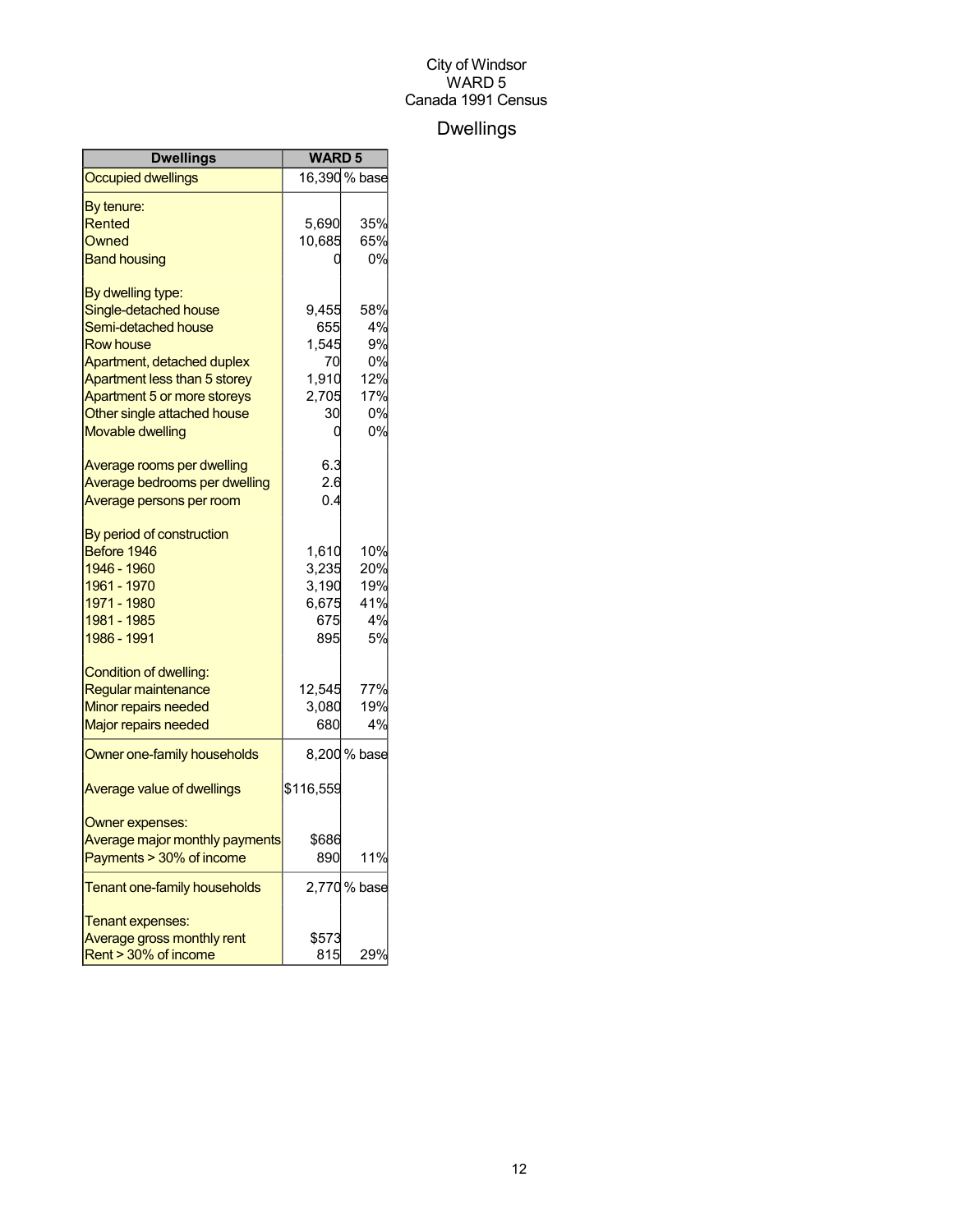## Language-Mothertongue

| Language - Mother tongue            | <b>WARD5</b> |                            |
|-------------------------------------|--------------|----------------------------|
| <b>Total responses</b>              |              | $\overline{43,}715\%$ base |
|                                     |              |                            |
| <b>Total single responses</b>       | 41,985       | 96%                        |
| <b>Total official languages</b>     | 35,160       | 80%                        |
| <b>English</b>                      | 33,095       | 76%                        |
| French                              | 2,065        | 5%                         |
| <b>Total non-official languages</b> | 6,780        | 16%                        |
| Arabic                              | 470          | 1%                         |
| <b>Bulgarian</b>                    | 0            | 0%                         |
| <b>Chinese</b>                      | 290          | 1%                         |
| Dutch                               | 95           | 0%                         |
| Finnish                             | 80           | 0%                         |
| German                              | 520          | 1%                         |
| Greek                               | 170          | 0%                         |
| Hungarian                           | 270          | 1%                         |
| Italian                             | 1,265        | 3%                         |
| Polish                              | 690          | 2%                         |
| Portuguese                          | 60           | 0%                         |
| Punjabi                             | 175          | 0%                         |
| <b>Russian</b>                      | 30           | 0%                         |
| Spanish                             | 160          | 0%                         |
| Tagalog (Pilipino)                  | 220          | 1%                         |
| <b>Ukrainian</b>                    | 240          | 1%                         |
| Vietnamese                          | 55           | 0%                         |
| Major aboriginal languages          | 0            | 0%                         |
| Languages other than above          | 2,120        | 5%                         |
|                                     |              |                            |
| <b>Total multiple responses</b>     | 1,730        | 4%                         |
| <b>English and French</b>           | 480          | 1%                         |
| English and non-official language   | 1,155        | 3%                         |
| French and non-official language    | 25           | 0%                         |
| English, French and other language  | 25           | 0%                         |
| Non-official languages              | 40           | 0%                         |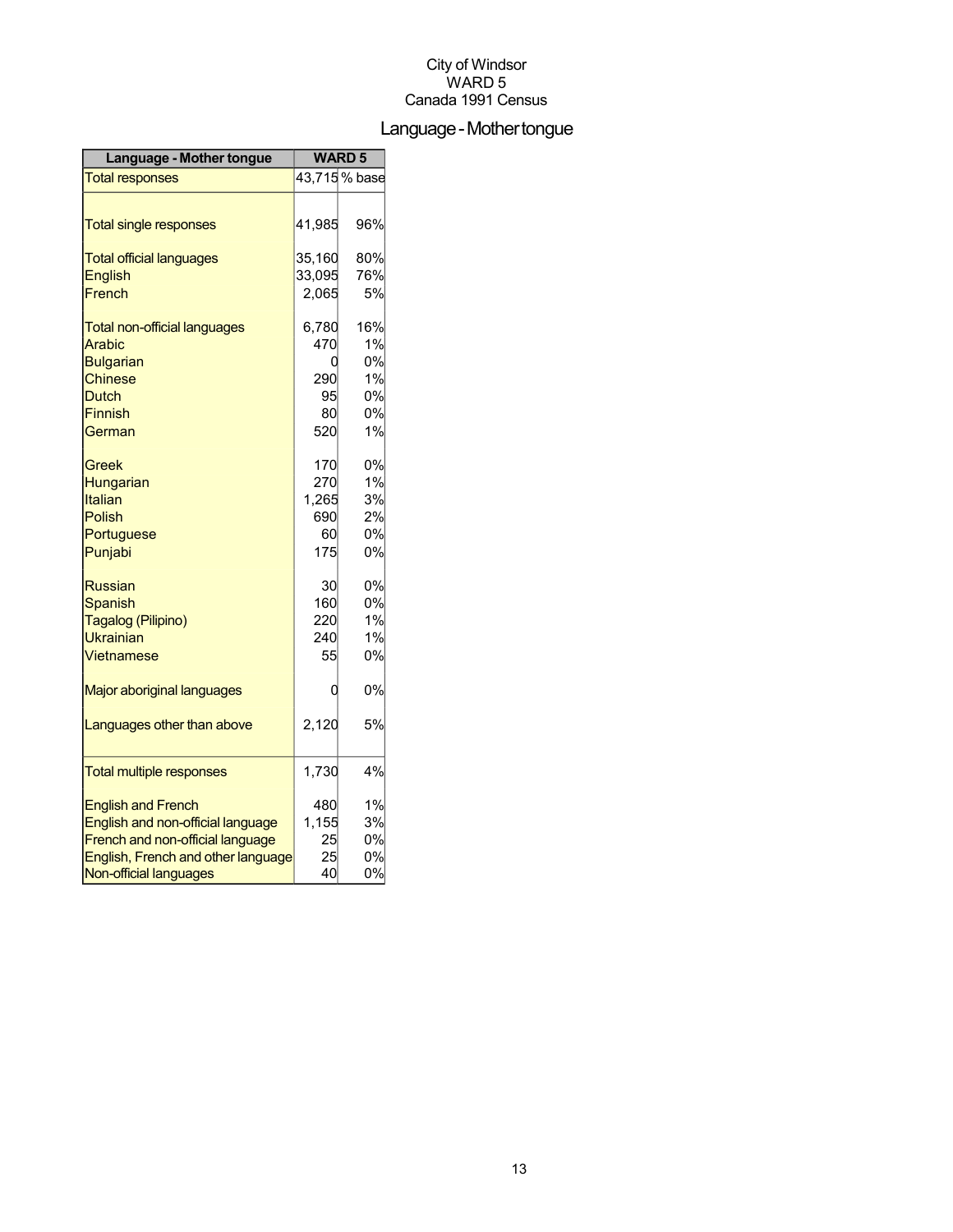## Language-Homelanguage

| Language - Home language            | <b>WARD5</b> |               |
|-------------------------------------|--------------|---------------|
| <b>Total responses</b>              |              | 43,525 % base |
| <b>Total single responses</b>       | 42,580       | 98%           |
| <b>Total official languages</b>     | 38,590       | 89%           |
| <b>English</b>                      | 37,880       | 87%           |
| French                              | 710          | 2%            |
| <b>Total non-official languages</b> | 3,990        | 9%            |
| Arabic                              | 365          | 1%            |
| Armenian                            | 75           | 0%            |
| <b>Chinese</b>                      | 345          | 1%            |
| <b>Creoles</b>                      |              | 0%            |
| Croatian                            | 255          | 1%            |
| <b>Dutch</b>                        | C            | 0%            |
| German                              | 110          | 0%            |
| Greek                               | 125          | 0%            |
| Gujarati                            | 65           | 0%            |
| Hungarian                           | 100          | 0%            |
| Hindi                               | 10           | 0%            |
| Italian                             | 590          | 1%            |
| Japanese                            |              | 0%            |
| Khmer (Cambodian)                   |              | 0%            |
| Korean                              | C            | 0%            |
| Portuguese                          | 35           | 0%            |
| Persian (Farsi)                     | 50           | 0%            |
| Polish                              | 630          | 1%            |
| Punjabi                             | 160          | 0%            |
| Romanian                            | 120          | 0%            |
| <b>Russian</b>                      |              | 0%            |
| <b>Spanish</b>                      | 110          | 0%            |
| Tagalog (Pilipino)                  | 100          | 0%            |
| Tamil                               | C            | 0%            |
| <b>Ukrainian</b>                    | 30           | 0%            |
| Urdu                                |              | 0%            |
| Vietnamese                          | 30           | 0%            |
| Major aboriginal languages          |              | 0%            |
| Languages other than above          | 645          | 1%            |
| <b>Total multiple responses</b>     | 94.          | 2%            |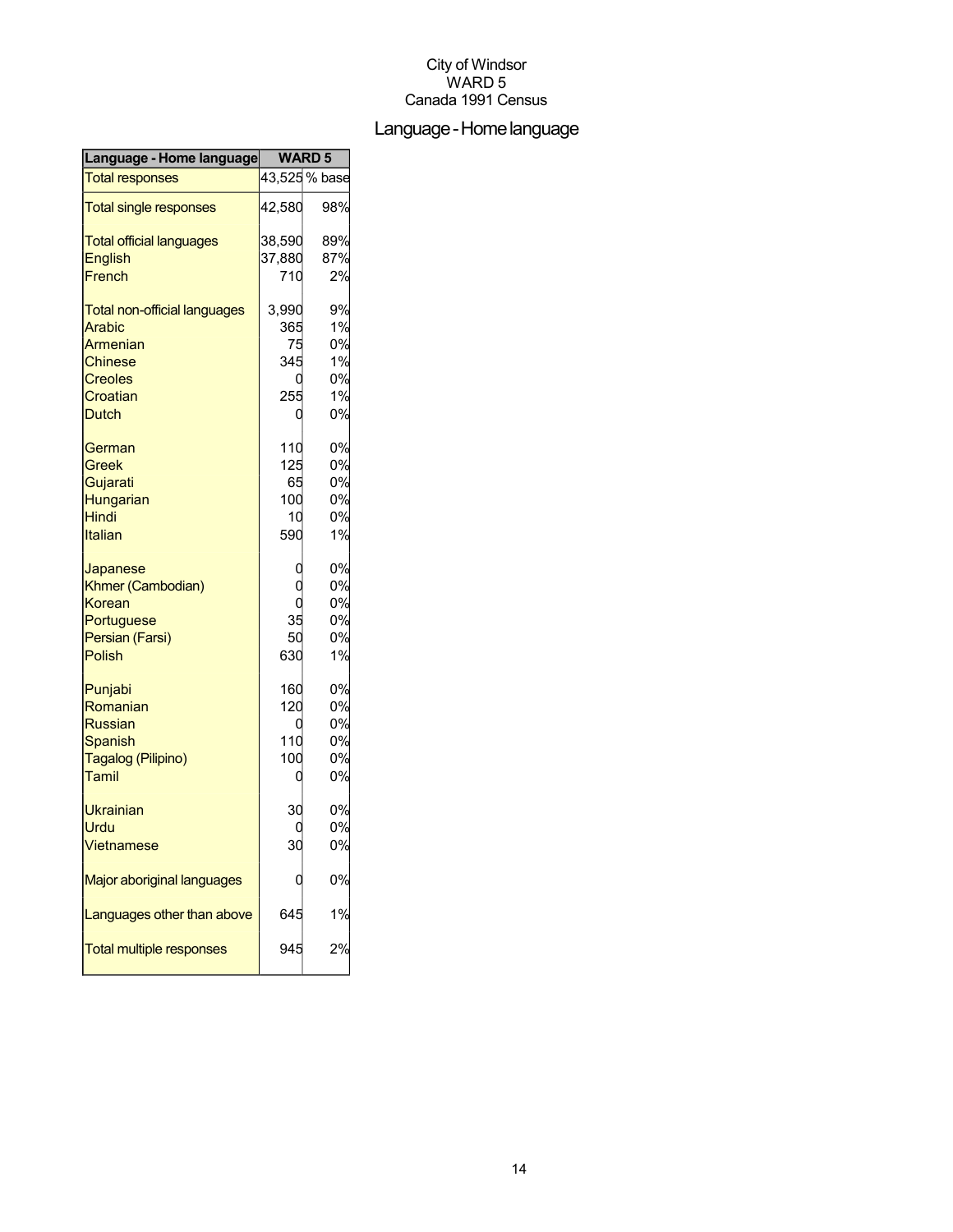## Language - Knowledge of

| Language - Knowledge of                                                                                                                        | <b>WARD 5</b>                          |                                  |
|------------------------------------------------------------------------------------------------------------------------------------------------|----------------------------------------|----------------------------------|
| <b>Total population</b>                                                                                                                        |                                        | 43,755 % base                    |
| <b>Official languages:</b><br><b>English only</b><br><b>French only</b><br><b>Both English and French</b><br><b>Neither English nor French</b> | 38,510<br>50<br>4,420<br>495           | 88%<br>0%<br>10%<br>1%           |
| Non-official languages:<br>Armenian<br>Arabic<br><b>Chinese</b><br>Cree<br><b>Creoles</b><br>Croatian                                          | 65<br>840<br>500<br>10<br>10<br>495    | 0%<br>2%<br>1%<br>0%<br>0%<br>1% |
| <b>Dutch</b><br><b>Finnish</b><br>German<br>Greek<br>Gujarati<br><b>Hebrew</b>                                                                 | 115<br>45<br>860<br>325<br>130<br>C    | 0%<br>0%<br>2%<br>1%<br>0%<br>0% |
| Hindi<br>Hungarian<br><b>Italian</b><br>Japanese<br>Korean<br>Persian (Farsi)                                                                  | 105<br>440<br>1,645<br>30<br>100       | 0%<br>1%<br>4%<br>0%<br>0%<br>0% |
| <b>Polish</b><br>Portuguese<br>Punjabi<br>Romanian<br><b>Russian</b><br>Spanish                                                                | 945<br>110<br>245<br>215<br>100<br>340 | 2%<br>0%<br>1%<br>0%<br>0%<br>1% |
| Tagalog (Pilipino)<br>Tamil<br>Ukrainian<br>Urdu<br><b>Vietnamese</b><br>Yiddish                                                               | 370<br>10<br>265<br>45<br>70<br>30     | 1%<br>0%<br>1%<br>0%<br>0%<br>0% |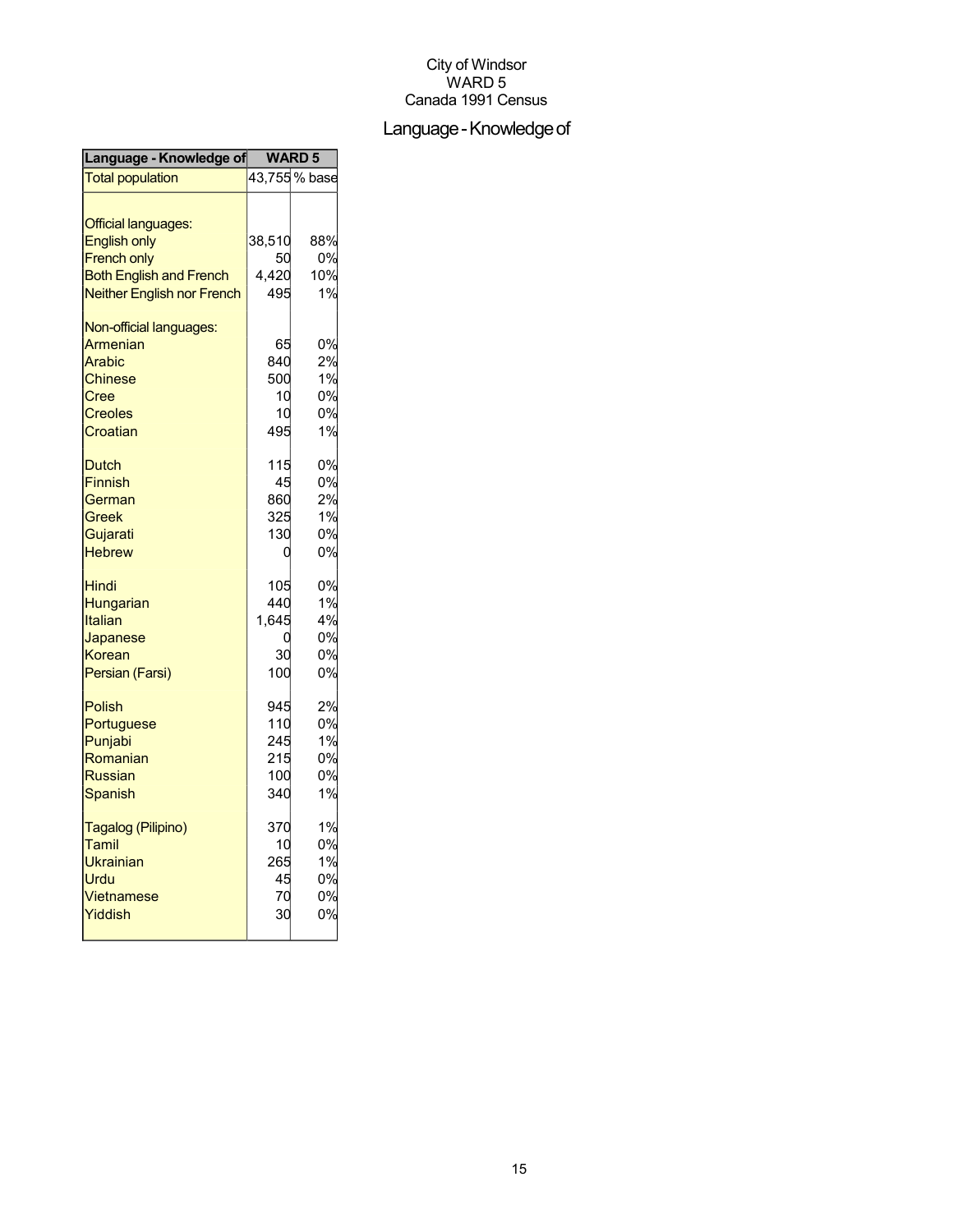## Religion

| Religion                    | <b>WARD5</b> |               |
|-----------------------------|--------------|---------------|
| <b>Total population</b>     |              | 43,755 % base |
|                             |              |               |
| Catholic                    | 23,065       | 53%           |
| <b>Roman Catholic</b>       | 22,905       | 52%           |
| <b>Ukrainian Catholic</b>   | 130          | 0%            |
| Protestant                  | 14,230       | 33%           |
| <b>United Church</b>        | 4,035        | 9%            |
| Anglican                    | 3,650        | 8%            |
| <b>Baptist</b>              | 1,070        | 2%            |
| Presbyterian                | 1,430        | 3%            |
| Lutheran                    | 615          | 1%            |
| Pentecostal                 | 690          | 2%            |
| <b>Mennonite</b>            | 10           | 0%            |
| <b>Jehovah's Witnesses</b>  | 235          | 1%            |
| <b>Reformed Bodies</b>      | 55           | 0%            |
| <b>Salvation Army</b>       | 90           | 0%            |
| Latter-day Saints (Mormons) | 30           | 0%            |
| <b>Other Protestant</b>     | 2,170        | 5%            |
| <b>Other Religions</b>      | 3,055        | 7%            |
| <b>Eastern Orthodox</b>     | 1,625        | 4%            |
| Jewish                      | 125          | 0%            |
| <b>Islam</b>                | 615          | 1%            |
| <b>Buddhist</b>             | 150          | 0%            |
| <b>Hindu</b>                | 260          | 1%            |
| <b>Sikh</b>                 | 220          | 1%            |
| Other                       | 40           | 0%            |
| No religious affiliation    | 3,100        | 7%            |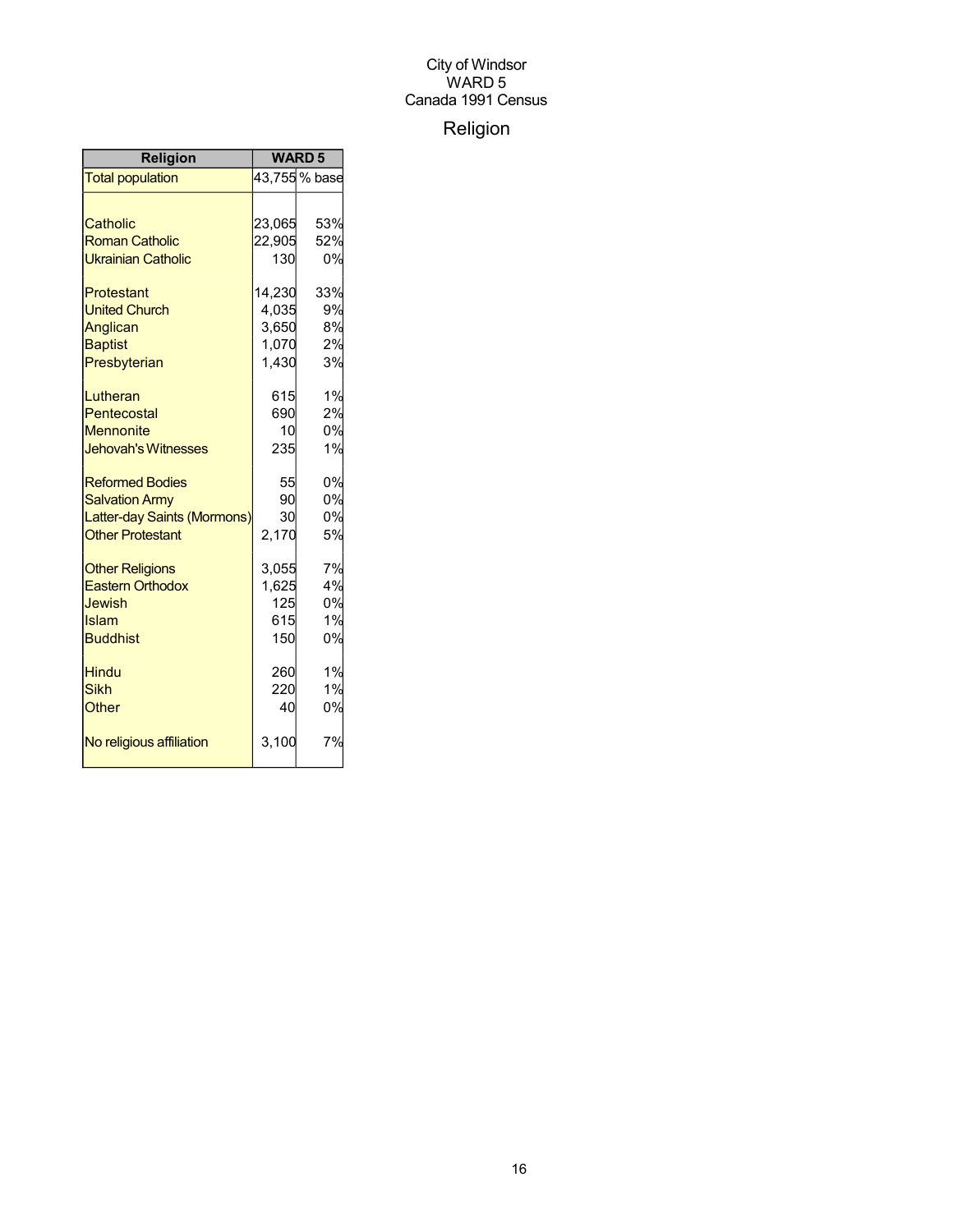## EthnicOrigin

| <b>Ethnic Origin</b>                                                               | <b>WARD 5</b>                   |                                  |
|------------------------------------------------------------------------------------|---------------------------------|----------------------------------|
| <b>Total population</b>                                                            |                                 | 43,755 % base                    |
| <b>Total single origins</b>                                                        | 26,700                          | 61%                              |
| <b>Aboriginal origins</b>                                                          | 40                              | 0%                               |
| <b>Black origins</b>                                                               | 535                             | 1%                               |
| <b>British</b>                                                                     | 9,430                           | 22%                              |
| <b>English</b>                                                                     | 6,925                           | 16%                              |
| Scottish                                                                           | 1,450                           | 3%                               |
| Irish                                                                              | 915                             | 2%                               |
| <b>Other British</b>                                                               | 95                              | 0%                               |
| Canadian                                                                           | 260                             | 1%                               |
| Chinese                                                                            | 500                             | 1%                               |
| Croatian                                                                           | 505                             | 1%                               |
| Danish                                                                             | 35                              | 0%                               |
| Dutch (Netherlands)                                                                | 210                             | 0%                               |
| East Indian, n.i.e.                                                                | 525                             | 1%                               |
| Filipino                                                                           | 535                             | 1%                               |
| <b>Finnish</b>                                                                     | 85                              | 0%                               |
| French                                                                             | 4,660                           | 11%                              |
| German                                                                             | 1,185                           | 3%                               |
| Greek                                                                              | 295                             | 1%                               |
| Hungarian (Magyar)                                                                 | 445                             | 1%                               |
| Italian                                                                            | 2,055                           | 5%                               |
| Japanese                                                                           | 20                              | 0%                               |
| Jewish                                                                             | 110                             | 0%                               |
| Korean                                                                             | 30                              | 0%                               |
| Lebanese                                                                           | 600                             | 1%                               |
| Norwegian<br><b>Polish</b><br>Portuguese<br><b>Spanish</b><br>Swedish<br>Ukrainian | 1,060<br>100<br>80<br>10<br>420 | 0%<br>2%<br>0%<br>0%<br>0%<br>1% |
| Vietnamese                                                                         | 50                              | 0%                               |
| Yugoslav, n.i.e.                                                                   | 440                             | 1%                               |
| Other single origins                                                               | 2,170                           | 5%                               |
| Total multiple origins 16,855                                                      |                                 | 39%                              |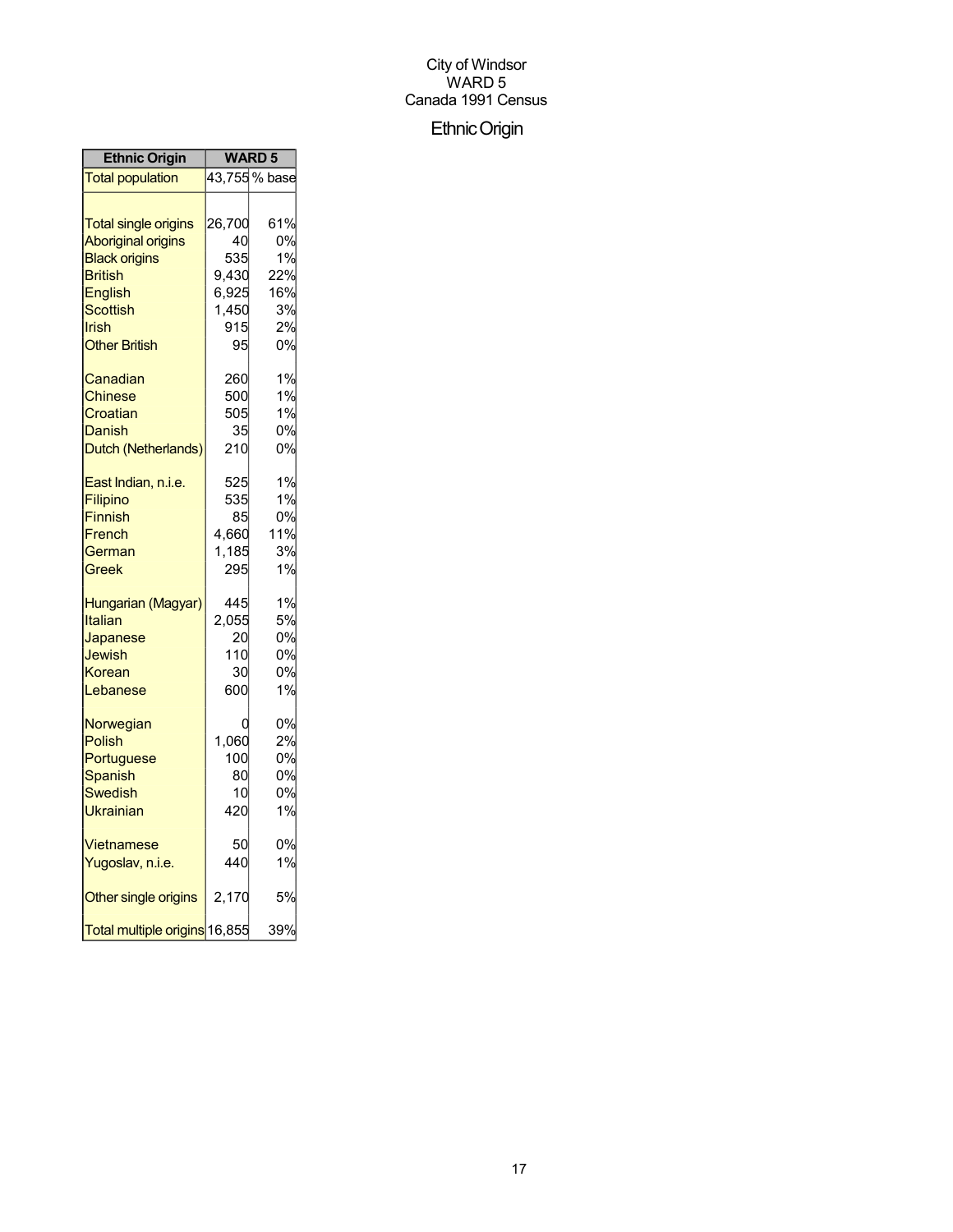## Citizenship and Immigration

| Citizenship and Immigration              | <b>WARD 5</b> |               |
|------------------------------------------|---------------|---------------|
| <b>Total population</b>                  |               | 43,755 % base |
|                                          |               |               |
| <b>Canadian citizens</b>                 | 40,330        | 92%           |
| <b>Citizens other than Canadian</b>      | 3,205         | 7%            |
|                                          |               |               |
| Immigration:<br>Non-immigrant population | 33,195        | 76%           |
|                                          |               | 70%           |
| Born in province of residence            | 30,580        |               |
| Immigrant population                     | 10,260        | 23%           |
| <b>United States of America</b>          | 1,045         | 2%            |
| <b>Central and South America</b>         | 150           | 0%            |
| <b>Caribbean and Bermuda</b>             | 330           | 1%            |
| <b>United Kingdom</b>                    | 1,920         | 4%            |
| <b>Other Europe</b>                      | 4,625         | 11%           |
| Africa                                   | 240           | 1%            |
| India                                    | 370           | 1%            |
| <b>Other Asia</b>                        | 1,610         | 4%            |
| Oceania & Other                          | 30            | 0%            |
| Non-permanent residents                  | 135           | 0%            |
| <b>Total immigrant population</b>        |               | 10,235 % base |
| Period of immigration:                   |               |               |
| Before 1961                              | 2,640         | 26%           |
| 1961-1970                                | 2,290         | 22%           |
| 1971-1980                                | 2,605         | 25%           |
| 1981-1991                                | 2,605         | 25%           |
| 1981-1987                                | 1,405         | 14%           |
| 1988-1991                                | 1,190         | 12%           |
| Age at immigration:                      |               |               |
| $0 - 4$ years                            | 1,255         | 12%           |
| $5 - 19$ years                           | 2,555         | 25%           |
| 20 years and over                        | 6,355         | 62%           |
|                                          |               |               |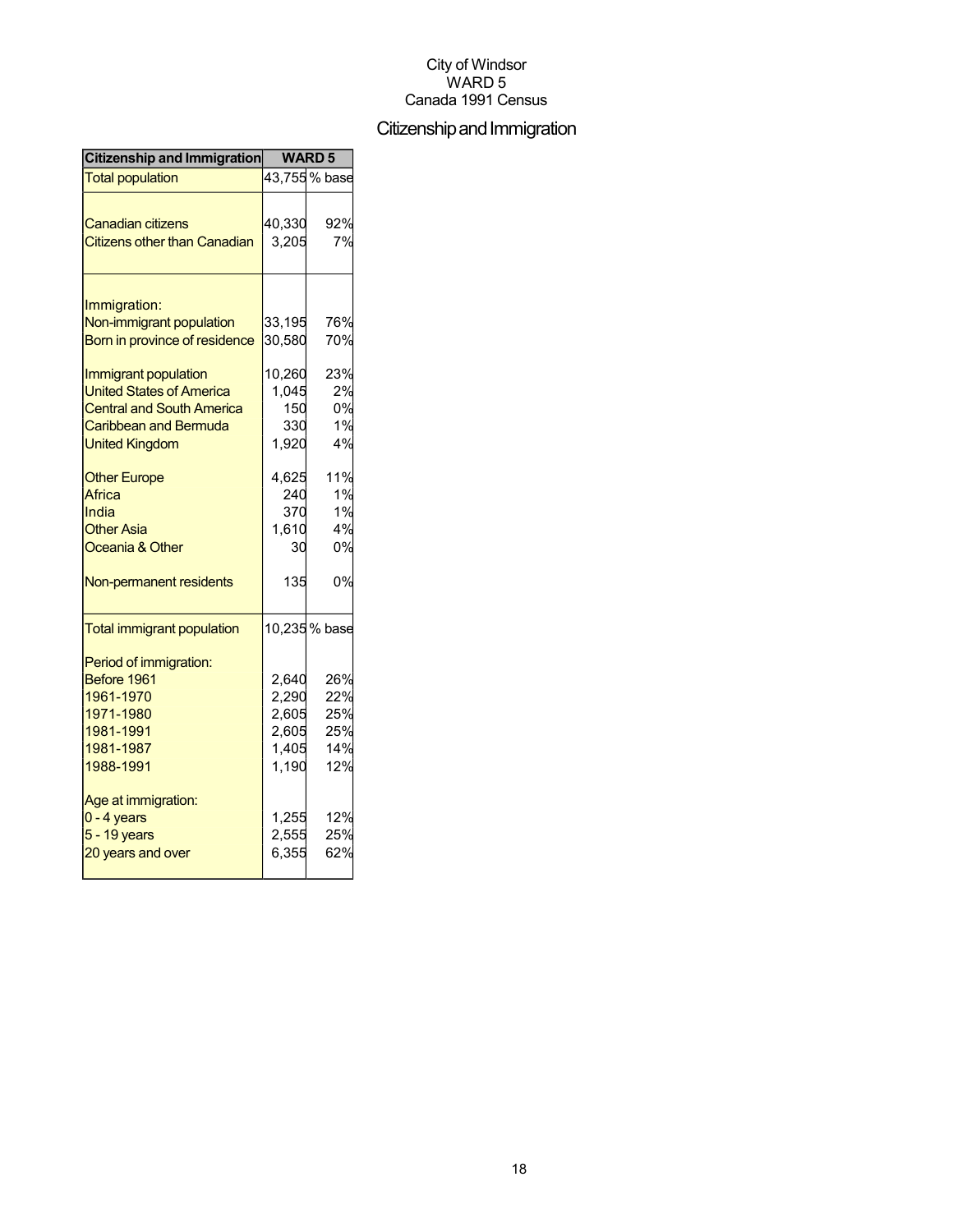## Mobility

| <b>Mobility</b>                                                                                                                      | <b>WARD 5</b>                                      |                                     |
|--------------------------------------------------------------------------------------------------------------------------------------|----------------------------------------------------|-------------------------------------|
| One-year mobility status:                                                                                                            |                                                    |                                     |
| Population 1 year and over                                                                                                           |                                                    | 42,985 % base                       |
| Non-movers                                                                                                                           | 37,515                                             | 87%                                 |
| <b>Movers</b><br><b>Intraprovincial movers</b><br><b>Interprovincial migrants</b><br><b>External migrants</b>                        | 5,440<br>4,795<br>225<br>415                       | 13%<br>11%<br>1%<br>1%              |
| Five-year mobility status:                                                                                                           |                                                    |                                     |
| Population 5 years and over 40,920 % base                                                                                            |                                                    |                                     |
| <b>Non-movers</b>                                                                                                                    | 24,000                                             | 59%                                 |
| <b>Movers</b><br>Non-migrants<br><b>Migrants</b><br><b>Internal migrants</b><br>Intraprovincial migrants<br>Interprovincial migrants | 16,925<br>11,680<br>5,210<br>3,680<br>3,010<br>660 | 41%<br>29%<br>13%<br>9%<br>7%<br>2% |
| <b>External migrants</b>                                                                                                             | 1,495                                              | 4%                                  |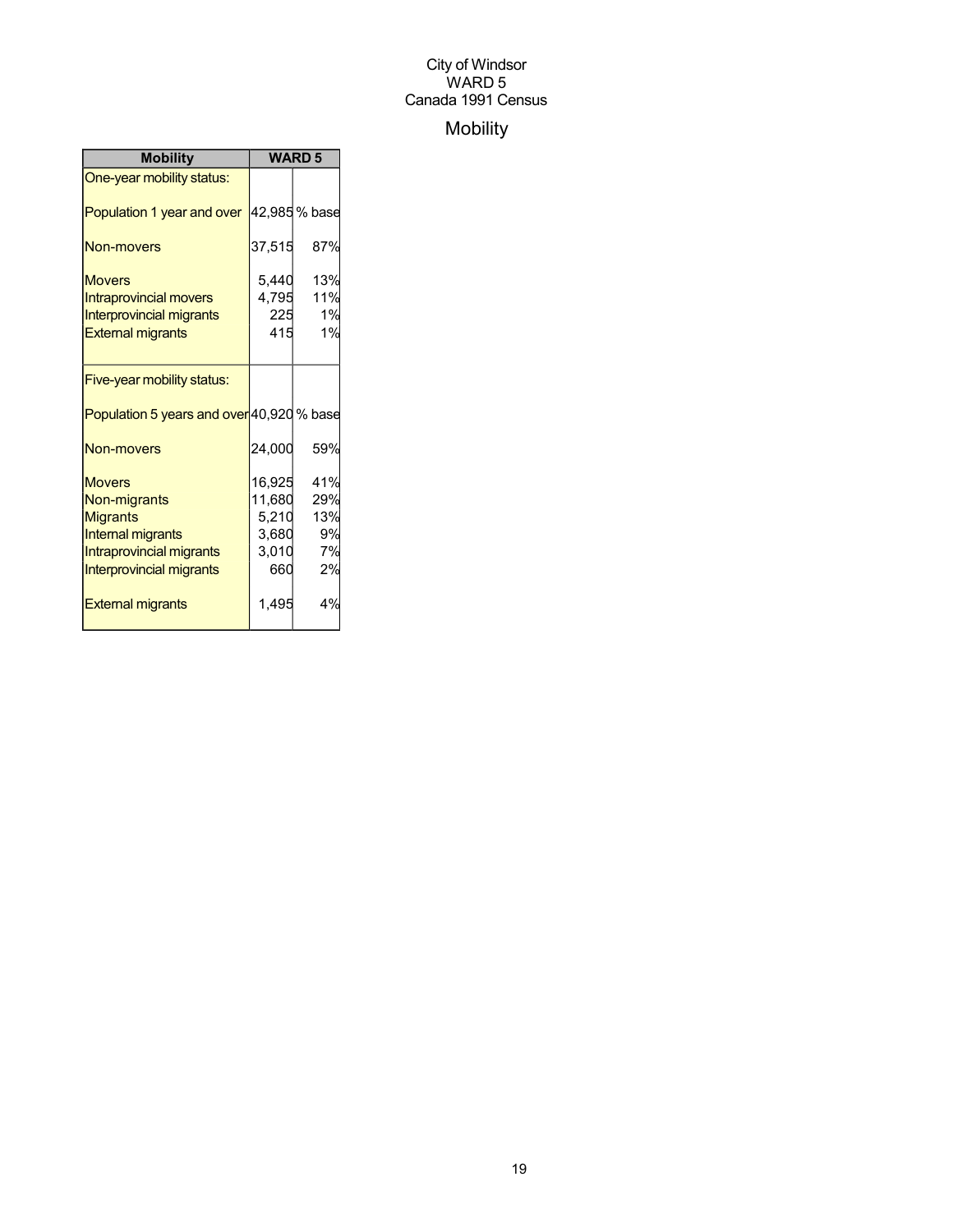## School attendance and Education level

| <b>School attendance and Education level</b>          |        | <b>WARD 5</b> |
|-------------------------------------------------------|--------|---------------|
| Population 15 to 24 years                             |        | 6,485 % base  |
| By school attendance:                                 |        |               |
| Not attending school                                  | 1,855  | 29%           |
| <b>Attending school full time</b>                     | 4,105  | 63%           |
| Attending school part time                            | 510    | 8%            |
| Population over 15 years                              |        | 34,615 % base |
| By highest level of schooling:                        |        |               |
| Less than grade 9                                     | 3,195  | 9%            |
| Grades 9 to 13                                        | 14,510 | 42%           |
| No secondary certificate                              | 8,335  | 24%           |
| With secondary certificate                            | 6,175  | 18%           |
| Trades certificate or diploma                         | 945    | 3%            |
| Other non-university                                  | 8,270  | 24%           |
| <b>Without certificate</b>                            | 2,690  | 8%            |
| <b>With certificate</b>                               | 5,580  | 16%           |
| University - without degree                           | 3,725  | 11%           |
| <b>Without certificate</b>                            | 2,160  | 6%            |
| <b>With certificate</b>                               | 1,520  | 4%            |
| University - with degree                              | 3,830  | 11%           |
| Total with postsecondary qualifications               |        | 11,940 % base |
| Educational, recreational and counselling services    | 1,100  | 9%            |
| Fine and applied arts                                 | 655    | 5%            |
| <b>Humanities and related</b>                         | 605    | 5%            |
| Social sciences and related                           | 955    | 8%            |
| Commerce, management and business administration      | 2,720  | 23%           |
| Agricultural and biological sciences and technologies | 380    | 3%            |
| Engineering & applied sciences                        | 320    | 3%            |
| Engineering & applied science technologies and trades | 3,085  | 26%           |
| Health professions, sciences and technologies         | 1,555  | 13%           |
| Mathematics and physical sciences                     | 200    | 2%            |
| None and all other                                    | 15     | 0%            |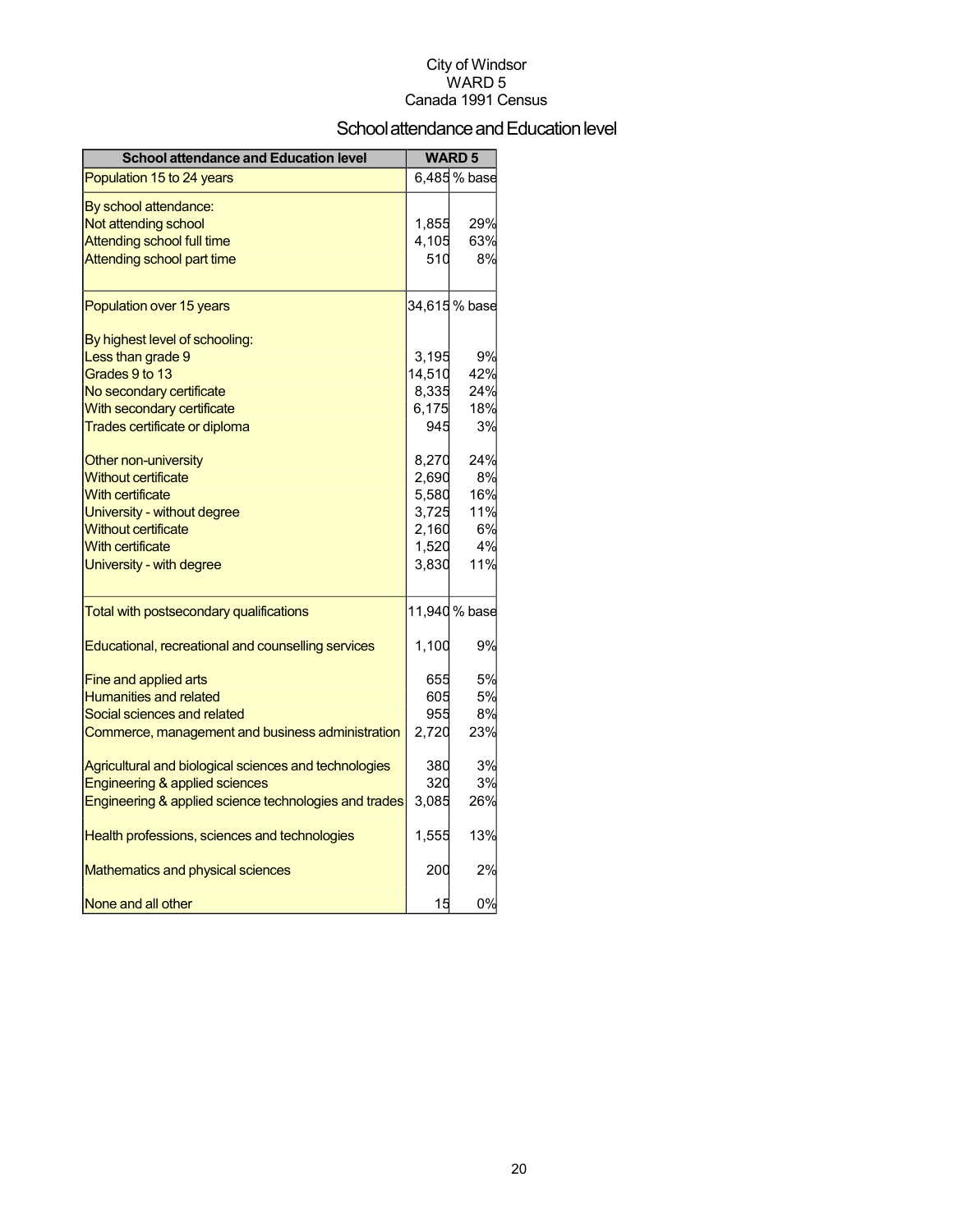## Post-secondary Education by sex

| <b>Post-secondary Education by sex</b>                      |       | <b>WARD 5</b> |
|-------------------------------------------------------------|-------|---------------|
| Males with postsecondary qualifications                     |       | 6,250 % base  |
| Educational, recreational and counselling services          | 380   | 6%            |
| Fine and applied arts                                       | 130   | 2%            |
| <b>Humanities and related</b>                               | 305   | 5%            |
| Social sciences and related                                 | 530   | 8%            |
| Commerce, management and business administration            | 1,020 | 16%           |
| Agricultural and biological sciences and technologies       | 200   | 3%            |
| Engineering & applied sciences                              | 320   | 5%            |
| Engineering & applied science technologies and trades 2,820 |       | 45%           |
| Health professions, sciences and technologies               | 205   | 3%            |
| <b>Mathematics and physical sciences</b>                    | 85    | 1%            |
| None and all other                                          | 15    | 0%            |
| Females with postsecondary qualifications                   |       | 5,690 % base  |
| Educational, recreational and counselling services          | 720   | 13%           |
| Fine and applied arts                                       | 525   | 9%            |
| <b>Humanities and related</b>                               | 300   | 5%            |
| Social sciences and related                                 | 425   | 7%            |
| Commerce, management and business administration            | 1,700 | 30%           |
| Agricultural and biological sciences and technologies       | 180   | 3%            |
| Engineering & applied sciences                              |       | 0%            |
| Engineering & applied science technologies and trades       | 265   | 5%            |
| Health professions, sciences and technologies               | 1,350 | 24%           |
| Mathematics and physical sciences                           | 115   | 2%            |
| None and all other                                          | ი     | 0%            |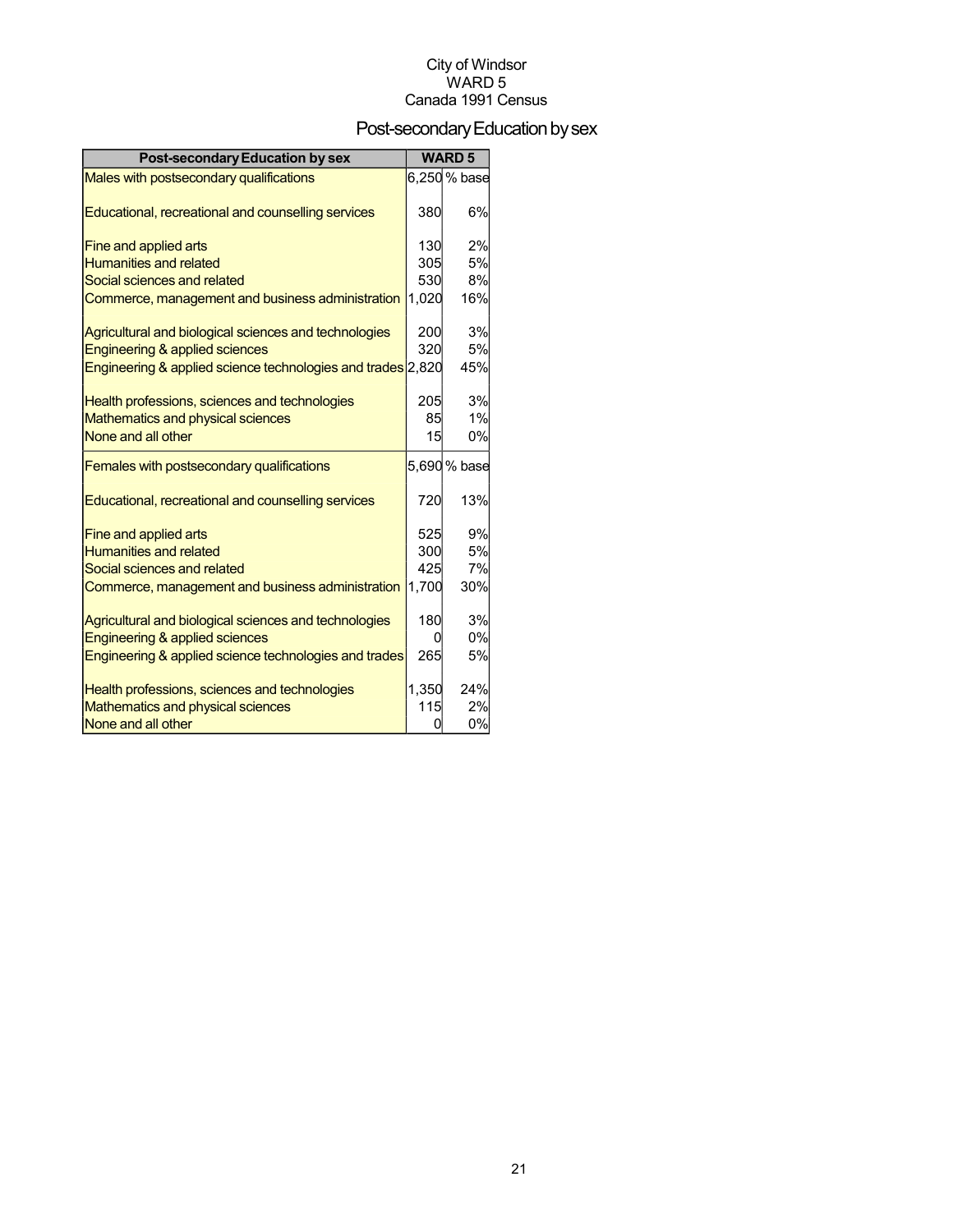#### Labour Force

| <b>Labour Force</b>                                |        | <b>WARD 5</b> |
|----------------------------------------------------|--------|---------------|
| Total 15 years and over 34,655 % base              |        |               |
| In labour force                                    | 23,420 | 68%           |
| Employed                                           | 20,650 | 60%           |
| <b>Unemployed</b>                                  | 2,730  | 8%            |
| Not in the labour force                            | 11,220 | 32%           |
| Unemployment rate                                  | 12%    |               |
| <b>Participation rate</b>                          | 68%    |               |
| Total 15-24 years                                  |        | 6,520 % base  |
| In labour force                                    | 4,290  | 66%           |
| Employed                                           | 3,535  | 54%           |
| <b>Unemployed</b>                                  | 750    | 12%           |
| Not in the labour force                            | 2,200  | 34%           |
| Unemployment rate                                  | 17%    |               |
| <b>Participation rate</b>                          | 66%    |               |
|                                                    |        |               |
| <mark>Total 25 years and over</mark> 28,155 % base |        |               |
| In labour force                                    | 19,095 | 68%           |
| Employed                                           | 17,120 | 61%           |
| <b>Unemployed</b>                                  | 1,980  | 7%            |
| Not in the labour force                            | 9,015  | 32%           |
| <b>Unemployment rate</b>                           | 10%    |               |
| <b>Participation rate</b>                          | 68%    |               |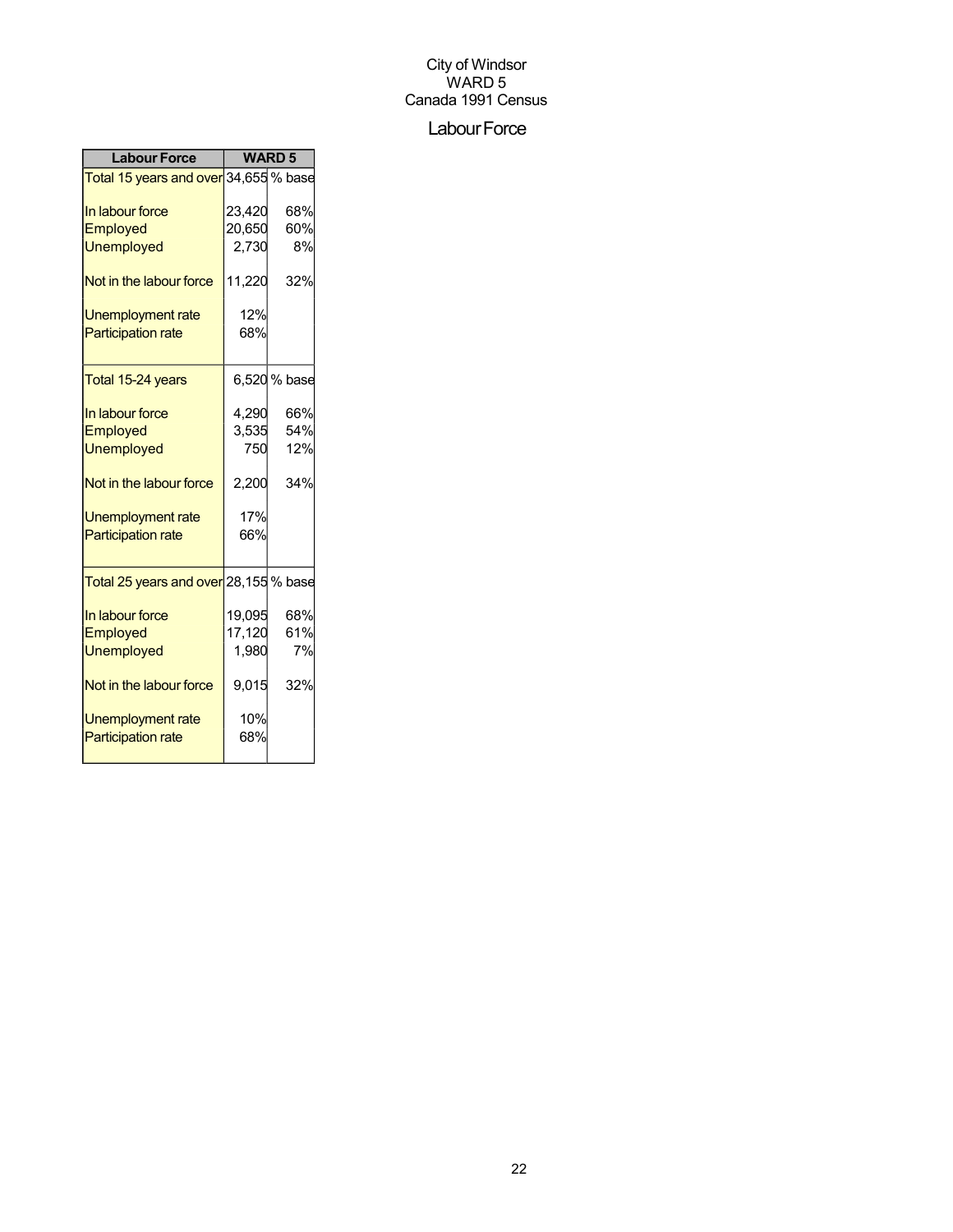## Labour Force - Males

| <b>Labour Force - Males</b>           | <b>WARD 5</b> |              |
|---------------------------------------|---------------|--------------|
| Males 15 years and over 16,460 % base |               |              |
| In labour force                       | 12,575        | 76%          |
| Employed                              | 11,150        | 68%          |
| <b>Unemployed</b>                     | 1,440         | 9%           |
| Not in the labour force               | 3,880         | 24%          |
| Unemployment rate                     | 11%           |              |
| <b>Participation rate</b>             | 76%           |              |
| Males 15-24 years                     |               | 3,210 % base |
| In labour force                       | 2,175         | 68%          |
| Employed                              | 1,725         | 54%          |
| <b>Unemployed</b>                     | 430           | 13%          |
| Not in the labour force               | 1,050         | 33%          |
| <b>Unemployment rate</b>              | 20%           |              |
| <b>Participation rate</b>             | 68%           |              |
| Males 25 years and over 13,240 % base |               |              |
| In labour force                       | 10,415        | 79%          |
| Employed                              | 9,435         | 71%          |
| <b>Unemployed</b>                     | 995           | 8%           |
| Not in the labour force               | 2,810         | 21%          |
| Unemployment rate                     | 10%           |              |
| <b>Participation rate</b>             | 79%           |              |
|                                       |               |              |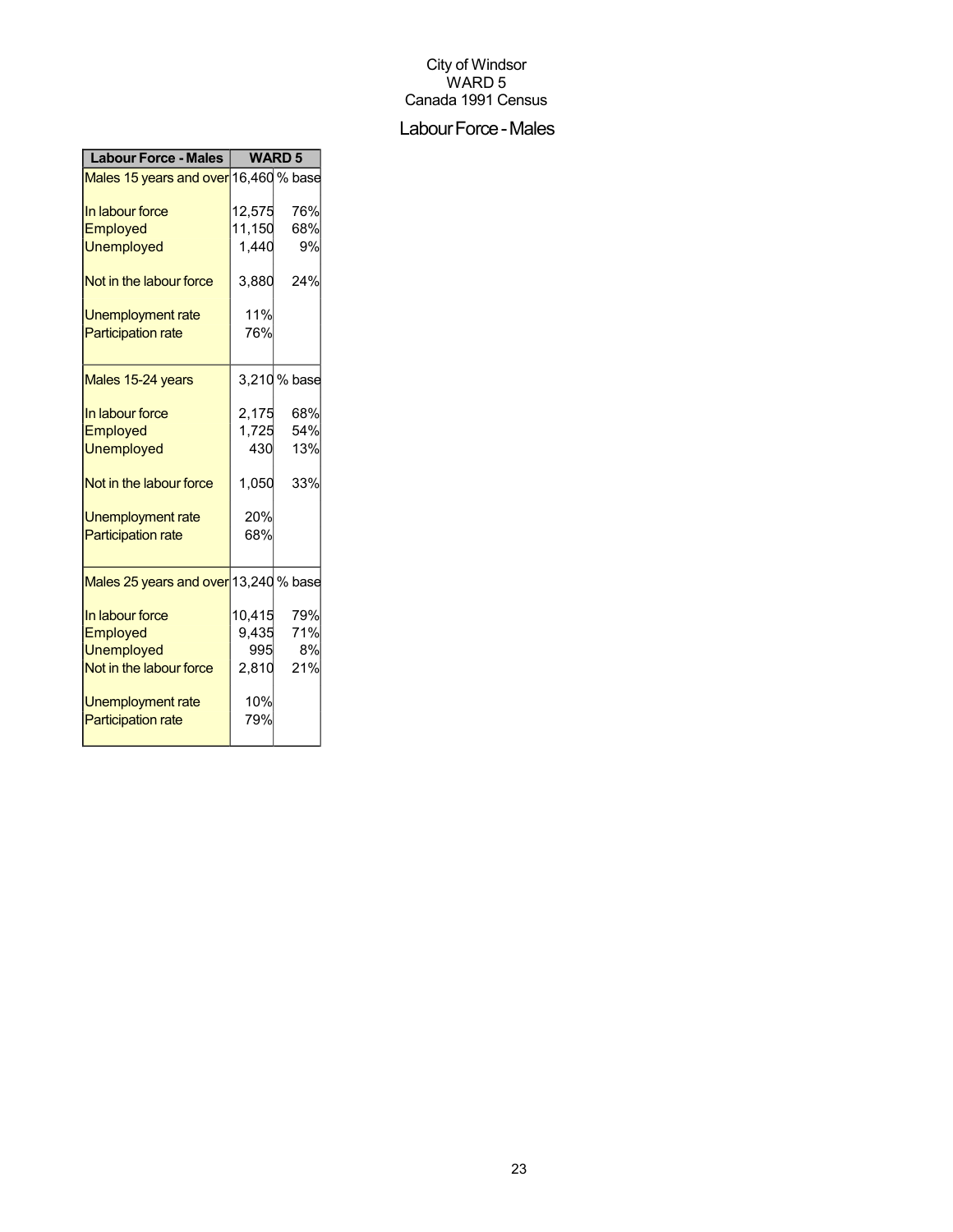## Labour Force - Females

| <b>Labour Force - Females</b>           | <b>WARD 5</b> |             |
|-----------------------------------------|---------------|-------------|
| Females 15 years and over 18,180 % base |               |             |
| In labour force                         | 10,835        | 60%         |
| <b>Employed</b>                         | 9,540         | 52%         |
| <b>Unemployed</b>                       | 1,285         | 7%          |
| Not in the labour force                 | 7,375         | 41%         |
| <b>Unemployment rate</b>                | 12%           |             |
| <b>Participation rate</b>               | 60%           |             |
| Females 15-24 years                     |               | 3,315% base |
| In labour force                         | 2,130         | 64%         |
| Employed                                | 1,805         | 54%         |
| <b>Unemployed</b>                       | 320           | 10%         |
| Not in the labour force                 | 1,160         | 35%         |
| Unemployment rate                       | 15%           |             |
| <b>Participation rate</b>               | 64%           |             |
| Females 25 years and over 14,890 % base |               |             |
| In labour force                         | 8,670         | 58%         |
| Employed                                | 7,725         | 52%         |
| <b>Unemployed</b>                       | 980           | 7%          |
| Not in the labour force                 | 6,205         | 42%         |
| Unemployment rate                       | 11%           |             |
| <b>Participation rate</b>               | 58%           |             |
|                                         |               |             |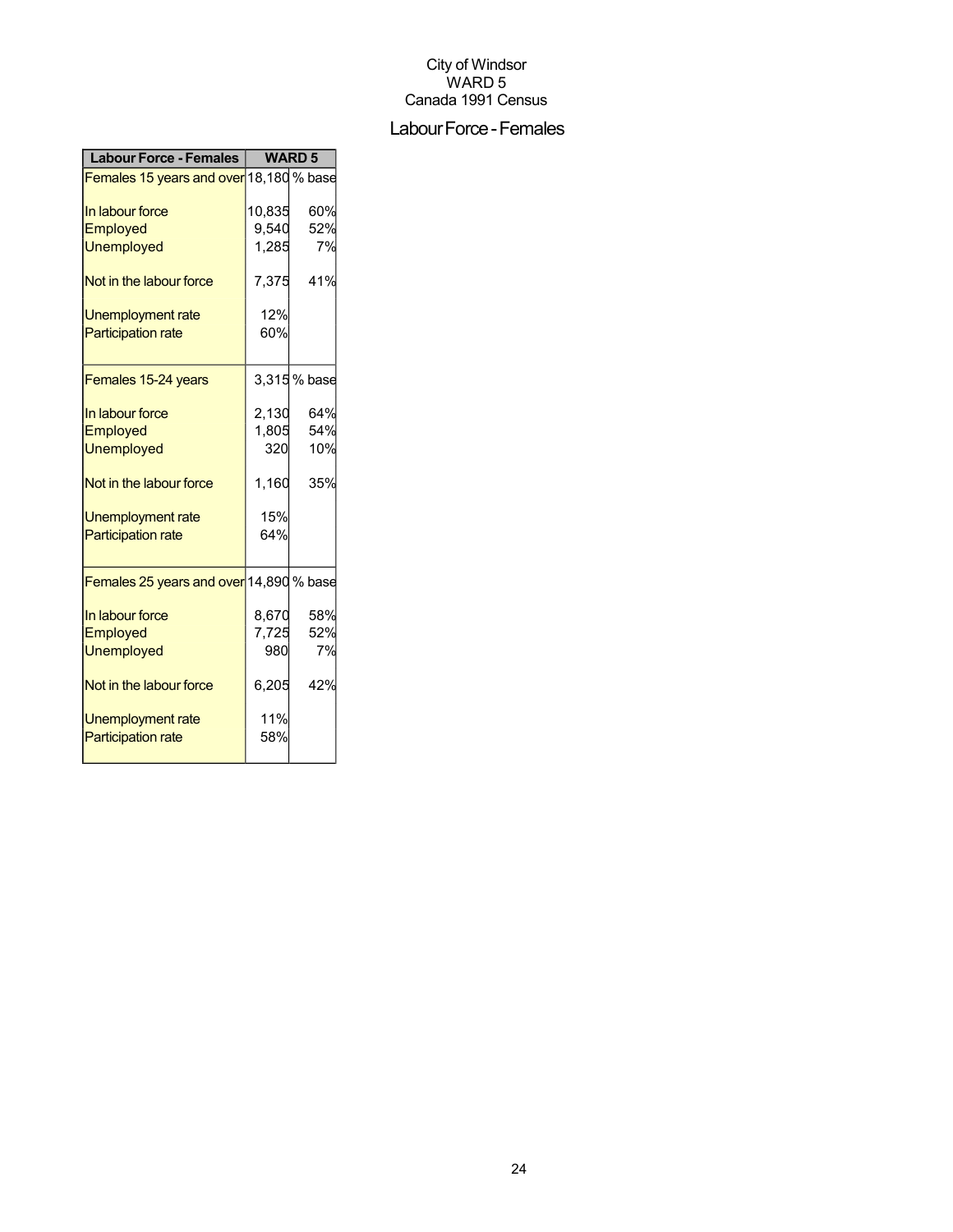## Labour Force - Females with Children

| <b>Labour Force - Females with Children</b>                    |       | <b>WARD 5</b> |
|----------------------------------------------------------------|-------|---------------|
| Females, 15 years and older, no children at home               |       | 10,170 % base |
| In the labour force                                            | 5,270 | 52%           |
| <b>Employed</b>                                                | 4,695 | 46%           |
| <b>Unemployed</b>                                              | 570   | 6%            |
| Not in the labour force                                        | 4,925 | 48%           |
| Unemployment rate                                              | 11%   |               |
| <b>Participation rate</b>                                      | 52%   |               |
| Females 15 years and older with children at home               |       | 7,945 % base  |
| In the labour force                                            | 5,515 | 69%           |
| <b>Employed</b>                                                | 4,815 | 61%           |
| <b>Unemployed</b>                                              | 680   | 9%            |
| Not in the labour force                                        | 2,405 | 30%           |
| <b>Unemployment rate</b>                                       | 12%   |               |
| <b>Participation rate</b>                                      | 69%   |               |
| Females with children under 6 years only                       |       | 1,290 % base  |
| In the labour force                                            | 845   | 66%           |
| Employed                                                       | 700   | 54%           |
| <b>Unemployed</b>                                              | 135   | 10%           |
| Not in the labour force                                        | 490   | 38%           |
| Unemployment rate                                              | 16%   |               |
| <b>Participation rate</b>                                      | 66%   |               |
| Females with children under 6 and children six years and older |       | 975 % base    |
| In the labour force                                            | 660   | 68%           |
| Employed                                                       | 510   | 52%           |
| <b>Unemployed</b>                                              | 145   | 15%           |
| Not in the labour force                                        | 345   | 35%           |
| Unemployment rate                                              | 22%   |               |
| <b>Participation rate</b>                                      | 68%   |               |
| Females with children over 6 years only                        |       | 5,685 % base  |
| In the labour force                                            | 4,015 | 71%           |
| <b>Employed</b>                                                | 3,570 | 63%           |
| <b>Unemployed</b>                                              | 460   | 8%            |
| Not in the labour force                                        | 1,660 | 29%           |
| <b>Unemployment rate</b>                                       | 11%   |               |
| <b>Participation rate</b>                                      | 71%   |               |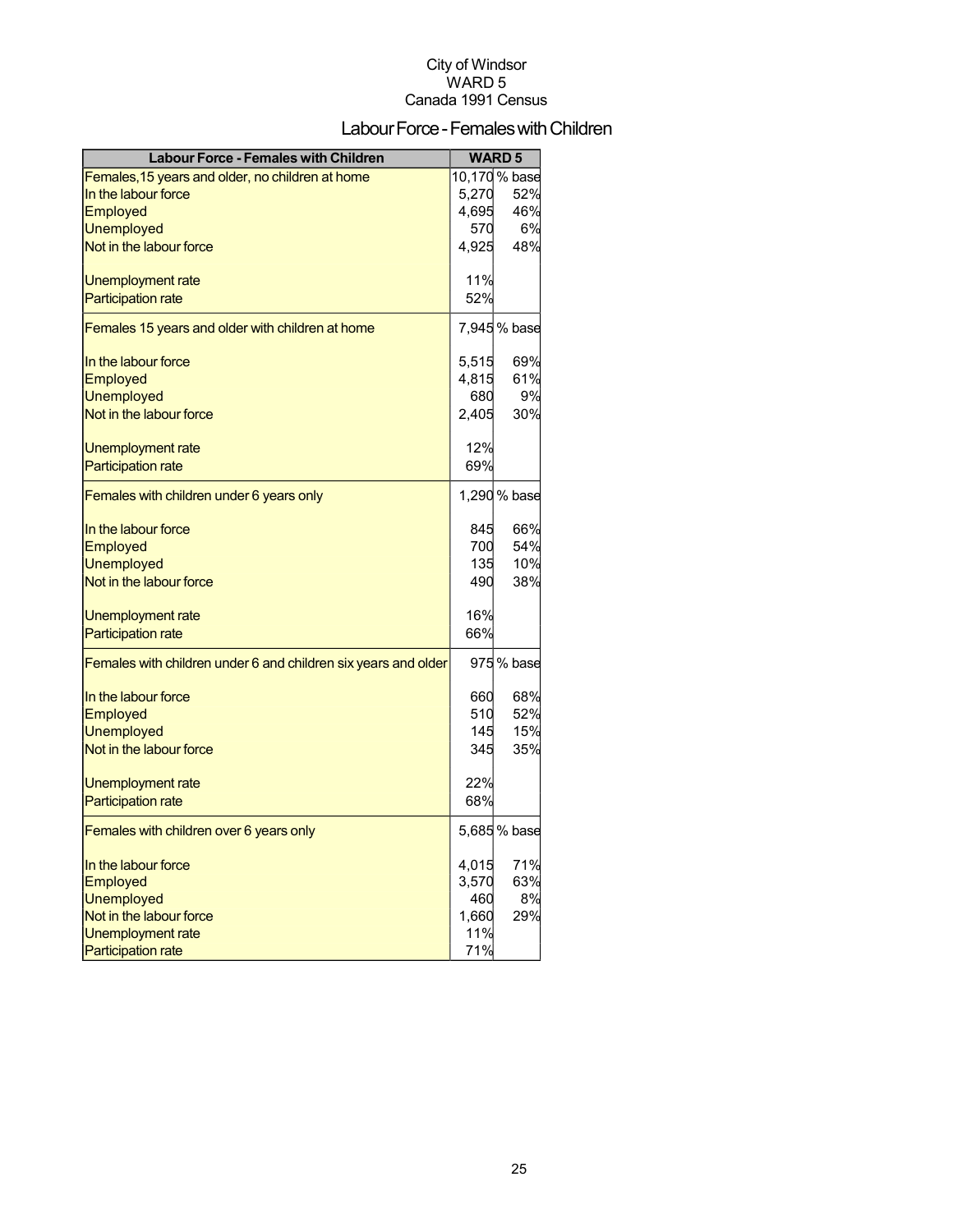## Fertility

| Fertility                                                                  |       | <b>WARD 5</b> |
|----------------------------------------------------------------------------|-------|---------------|
| Ever-married women 15 years and older, by children ever born 14,080 % base |       |               |
|                                                                            |       |               |
| No child                                                                   | 1,810 | 13%           |
| 1 child                                                                    | 2,175 | 15%           |
| 2 children                                                                 | 4,710 | 33%           |
| 3 children                                                                 | 2,915 | 21%           |
| 4 or more children                                                         | 2,455 | 17%           |
| Children ever-born per 1000                                                | 2,312 |               |
| Ever-married women 15-44 years                                             | 6,890 |               |
| Children ever-born per 1000                                                | 1,784 |               |
| Single women 15 years and over                                             | 4,140 |               |
| Children ever-born per 1000                                                | 110   |               |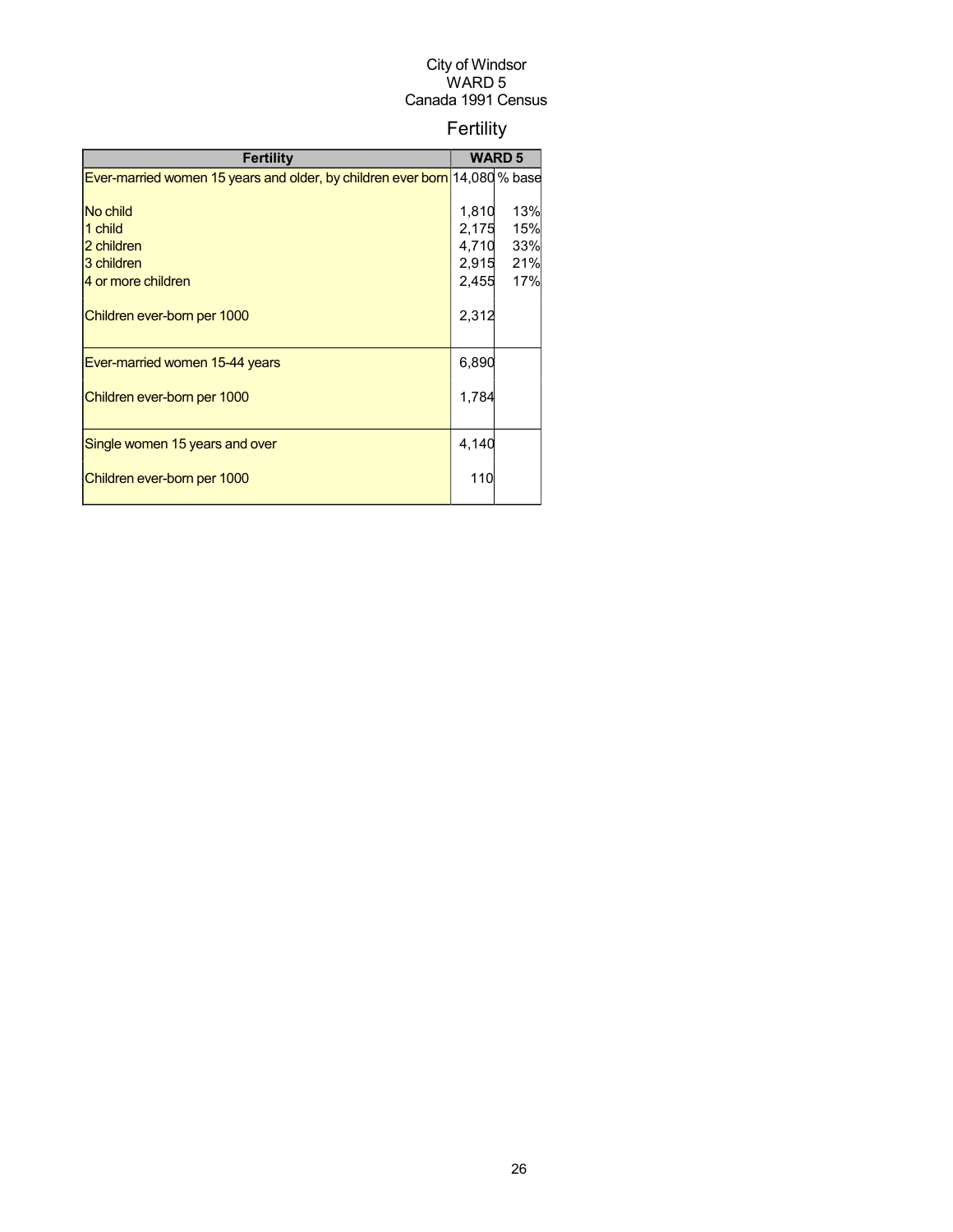## Industry

| <b>Industry</b>                                     | <b>WARD 5</b> |           |
|-----------------------------------------------------|---------------|-----------|
| Total labour force 15 years and older 23,375 % base |               |           |
| <b>Total for all industries</b>                     | 22,975        | 98%       |
| Agriculture and related                             | 80            | 0%        |
| <b>Fishing and trapping</b>                         |               | 0%        |
| Logging and forestry                                |               | 0%        |
| Mining, quarrying & oil wells                       | 10            | 0%        |
| Manufacturing                                       | 7,065         | 30%       |
| Construction                                        | 855           | 4%        |
| <b>Transportation and storage</b>                   | 540           | 2%        |
| <b>Communication and utilities</b>                  | 535           | 2%        |
| <b>Wholesale trade</b>                              | 645           | <b>3%</b> |
| <b>Retail trade</b>                                 | 3,100         | 13%       |
| <b>Finance and insurance</b>                        | 760           | 3%        |
| Real estate and insurance agents                    | 380           | 2%        |
| <b>Business service</b>                             | 1,000         | 4%        |
| Government service                                  | 990           | 4%        |
| <b>Educational service</b>                          | 1,845         | 8%        |
| <b>Health and social service</b>                    | 2,150         | 9%        |
| Accommodation & food service                        | 1,550         | 7%        |
| Other service industries                            | 1,225         | 5%        |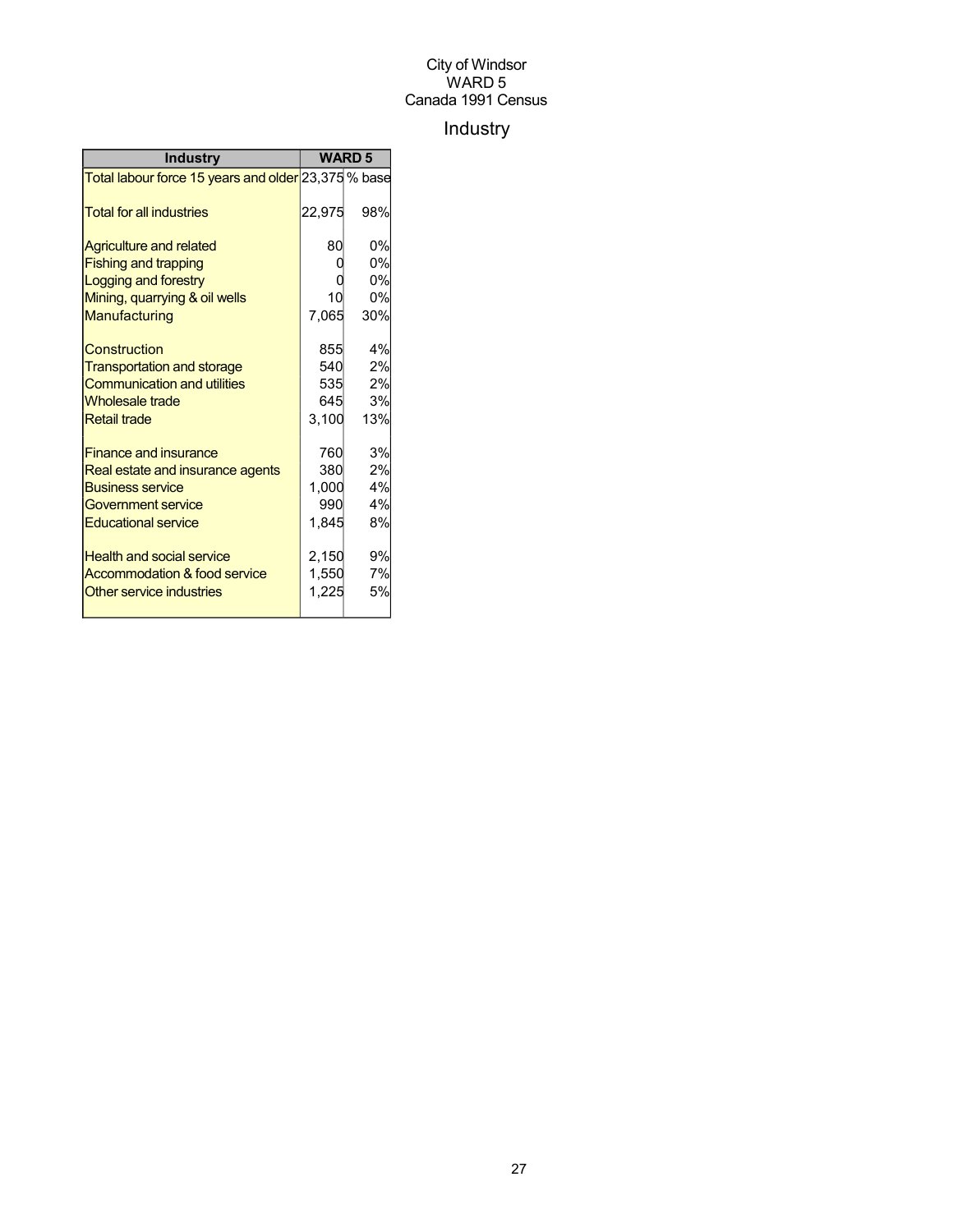## **Occupation**

| <b>Occupation</b>                             |       | <b>WARD 5</b> |
|-----------------------------------------------|-------|---------------|
| <b>Total for all occupations</b>              |       | 22,960 % base |
|                                               |       |               |
| <b>Managerial and administrative</b>          | 2,255 | 10%           |
| Natural sciences, engineering and mathematics | 745   | 3%            |
| Social sciences & related                     | 360   | 2%            |
| Religion                                      | 20    | 0%            |
| <b>Teaching and related</b>                   | 1,195 | 5%            |
| Medicine and health                           | 1,330 | 6%            |
| Art, literary, recreational                   | 200   | 1%            |
| <b>Clerical and related</b>                   | 4.045 | 18%           |
| <b>Sales</b>                                  | 2,425 | 11%           |
| Service                                       | 2,725 | 12%           |
| Farming, horticultural and animal husbandry   | 125   | 1%            |
| Fishing, trapping and related                 |       | 0%            |
| <b>Forestry and logging</b>                   |       | 0%            |
| Mining, quarrying, oil & gas                  |       | 0%            |
| Processing                                    | 540   | 2%            |
| <b>Machining and related</b>                  | 1,150 | 5%            |
| Product fabricating, assembly and repairing   | 3,035 | 13%           |
| <b>Construction trades</b>                    | 850   | 4%            |
| <b>Transport equipment operating</b>          | 635   | 3%            |
| Material handling & related                   | 235   | 1%            |
| Other crafts, equipment operating             | 110   | 0%            |
| Occupations not elsewhere classified          | 625   | 3%            |
|                                               |       |               |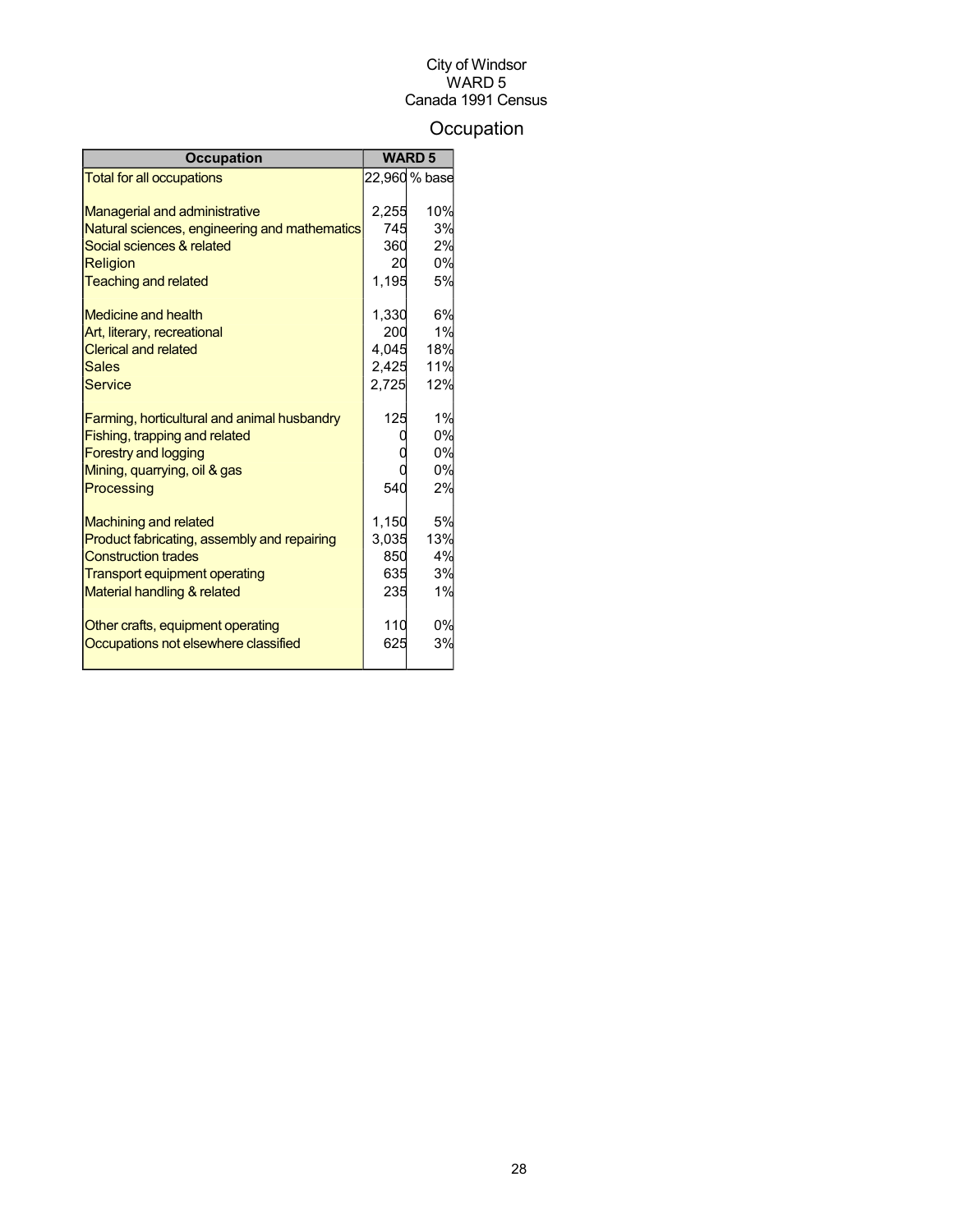## Occupation-Males

| <b>Occupation - Males</b>                     |       | <b>WARD 5</b> |
|-----------------------------------------------|-------|---------------|
| Males, all occupations                        |       | 12,430 % base |
|                                               |       |               |
| Managerial, administrative                    | 1,345 | 11%           |
| Natural sciences, engineering and mathematics | 660   | 5%            |
| Social sciences & related                     | 175   | 1%            |
| Religion                                      | 20    | 0%            |
| <b>Teaching and related</b>                   | 525   | 4%            |
| Medicine and health                           | 195   | 2%            |
| Art, literary, recreational                   | 125   | 1%            |
| <b>Clerical and related</b>                   | 805   | 6%            |
| <b>Sales</b>                                  | 1,240 | 10%           |
| <b>Service</b>                                | 1.145 | 9%            |
|                                               |       |               |
| Farming, horticultural and animal husbandry   | 100   | 1%            |
| Fishing, trapping and related                 |       | 0%            |
| <b>Forestry and logging</b>                   |       | 0%            |
| Mining, quarrying, oil & gas                  |       | 0%            |
| Processing                                    | 380   | 3%            |
| <b>Machining and related</b>                  | 1.065 | 9%            |
| Product fabricating, assembly and repairing   | 2,300 | 19%           |
| <b>Construction trades</b>                    | 785   | 6%            |
| <b>Transport equipment operating</b>          | 570   | 5%            |
| Material handling & related                   | 160   | 1%            |
|                                               |       |               |
| Other crafts, equipment operating             | 110   | 1%            |
| Occupations not elsewhere classified          | 495   | 4%            |
|                                               |       |               |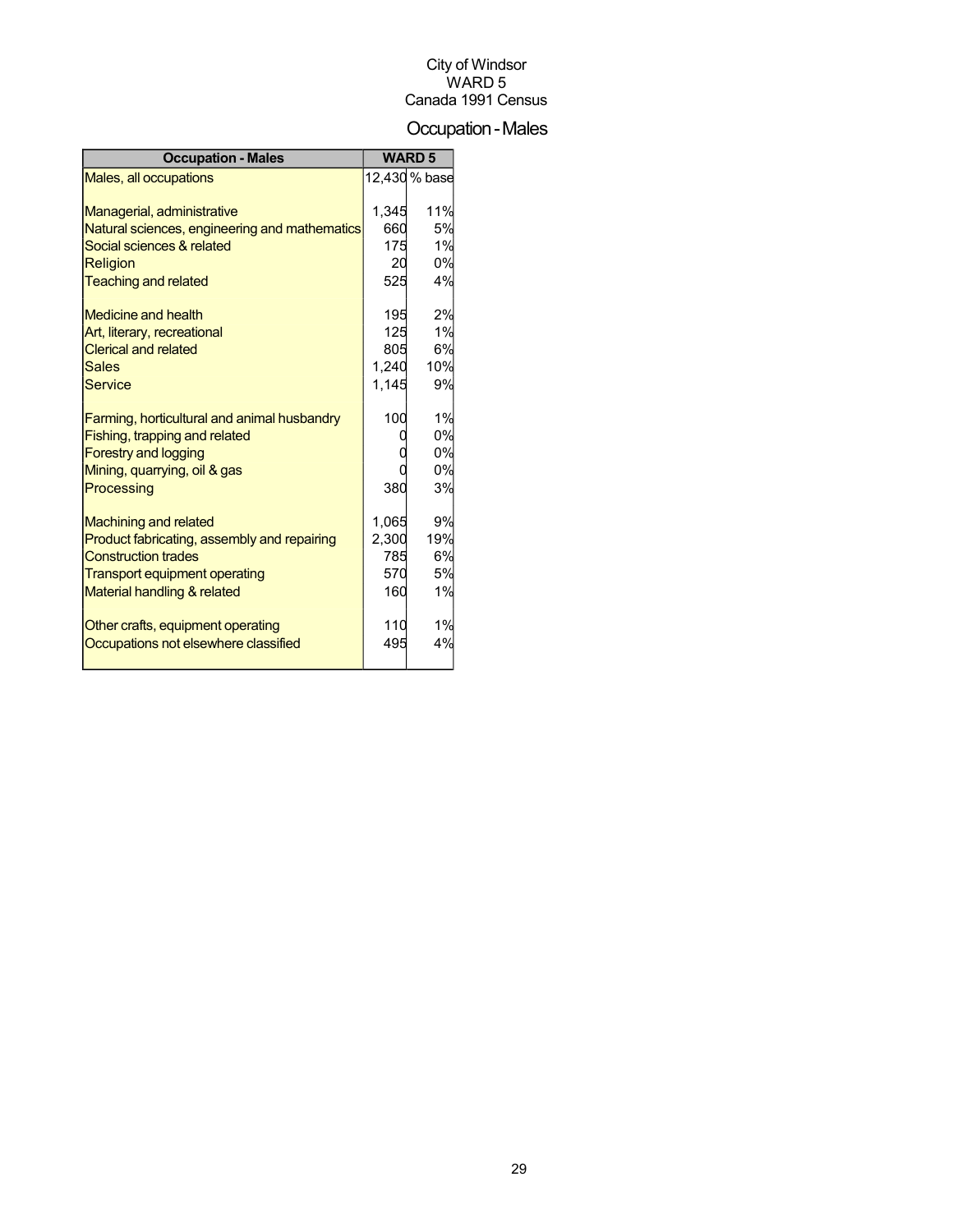## Occupation-Females

| <b>Occupation - Females</b>                                  |       | <b>WARD 5</b> |
|--------------------------------------------------------------|-------|---------------|
| Females, all occupations                                     |       | 10,530 % base |
|                                                              |       |               |
| Managerial, administrative                                   | 910   | 9%            |
| Natural sciences, engineering and mathematics                | 85    | 1%            |
| Social sciences & related                                    | 185   | 2%            |
| Religion                                                     | ſ     | 0%            |
| <b>Teaching and related</b>                                  | 670   | 6%            |
| Medicine and health                                          | 1,135 | 11%           |
| Art, literary, recreational                                  | 75    | 1%            |
| <b>Clerical and related</b>                                  | 3.240 | 31%           |
| <b>Sales</b>                                                 | 1,185 | 11%           |
| Service                                                      | 1,580 | 15%           |
|                                                              | 25    | 0%            |
| Farming, horticultural and animal husbandry                  |       | 0%            |
| Fishing, trapping and related<br><b>Forestry and logging</b> |       | 0%            |
| Mining, quarrying, oil & gas                                 |       | 0%            |
|                                                              | 160   | 2%            |
| Processing                                                   |       |               |
| <b>Machining and related</b>                                 | 85    | 1%            |
| Product fabricating, assembly and repairing                  | 735   | 7%            |
| <b>Construction trades</b>                                   | 65    | 1%            |
| <b>Transport equipment operating</b>                         | 65    | 1%            |
| Material handling & related                                  | 75    | 1%            |
| Other crafts, equipment operating                            |       | 0%            |
| Occupations not elsewhere classified                         | 130   | 1%            |
|                                                              |       |               |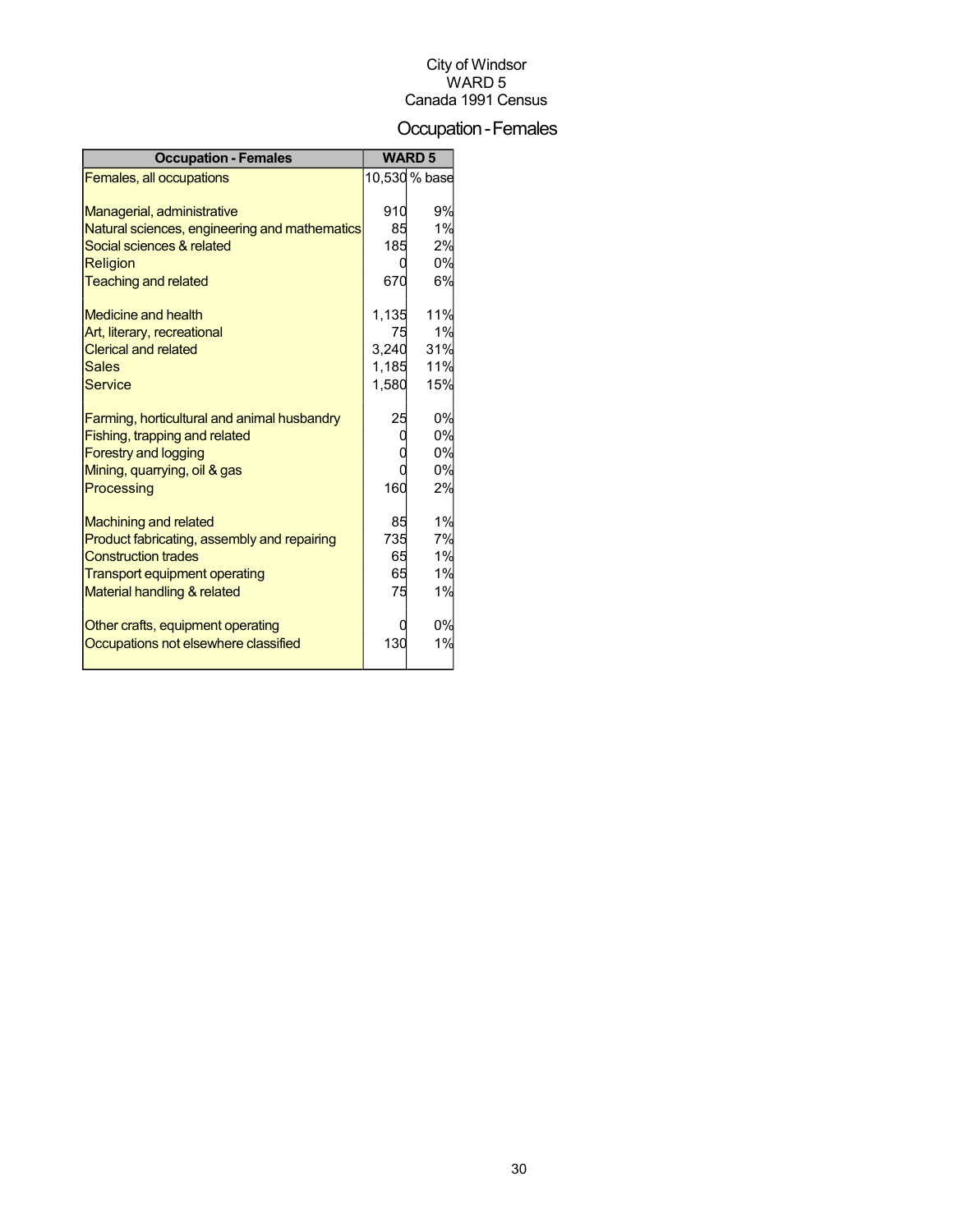## ClassofWorker

| <b>Class of Worker</b>               | <b>WARD 5</b> |               |
|--------------------------------------|---------------|---------------|
| <b>Total - All classes of worker</b> |               | 22,905 % base |
| <b>Paid workers</b>                  | 22,270        | 97%           |
| <b>Employees</b>                     | 21,855        | 95%           |
| Self-employed (incorporated)         | 405           | 2%            |
| Self-employed (unincorporated)       | 640           | 3%            |
| <b>Unpaid family workers</b>         | 20            | 0%            |
| Males - All classes of worker        |               | 12,370 % base |
| <b>Paid workers</b>                  | 11.930        | 96%           |
| <b>Employees</b>                     | 11,640        | 94%           |
| Self-employed (incorporated)         | 290           | 2%            |
| Self-employed (unincorporated)       | 440           | 4%            |
| <b>Unpaid family workers</b>         |               | 0%            |
| <b>Females - All classes</b>         |               | 10,535 % base |
| <b>Paid workers</b>                  | 10,340        | 98%           |
| <b>Employees</b>                     | 10,215        | 97%           |
| Self-employed (incorporated)         | 115           | 1%            |
| Self-employed (unincorporated)       | 200           | 2%            |
| <b>Unpaid family workers</b>         | 20            | 0%            |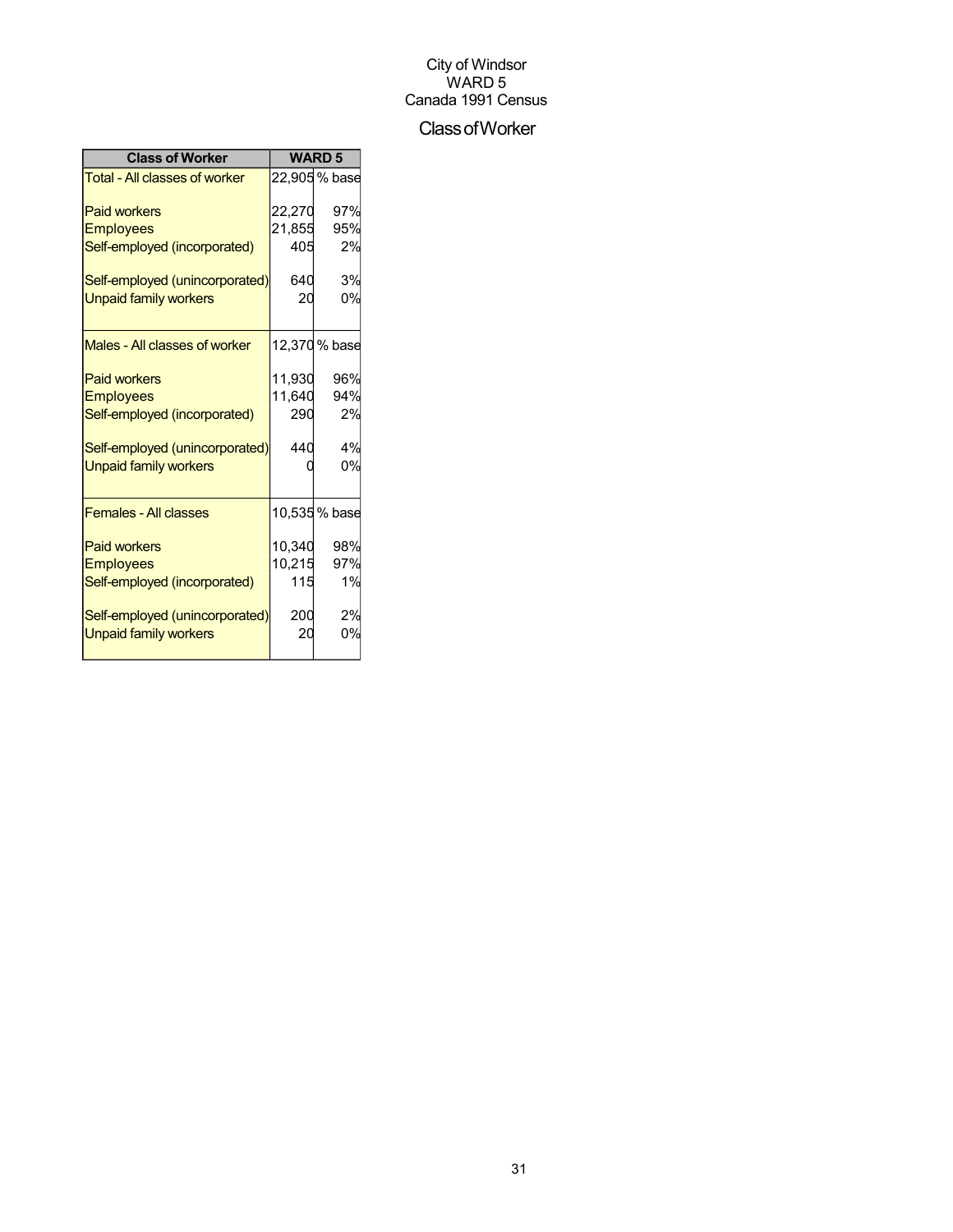## Place of Work

| <b>Place of Work</b>                       | <b>WARD 5</b> |               |
|--------------------------------------------|---------------|---------------|
| <b>Total in labour force</b>               |               | 20,640 % base |
| Usual place of work:                       | 19,565        | 95%           |
| In Census Sub-division of residence 17,860 |               | 87%           |
| In different Census Sub-division           | 1,720         | 8%            |
| In Census Division of residence            | 1,320         | 6%            |
| At home                                    | 555           | 3%            |
| <b>Outside Canada</b>                      | 465           | 2%            |
| No usual place of work                     | 65            | 0%            |
|                                            |               |               |
| Males in labour force                      |               | 11,110 % base |
| Usual place of work:                       | 10,620        | 96%           |
| In Census Sub-division of residence        | 9,720         | 87%           |
| In different Census Sub-division           | 920           | 8%            |
| In Census Division of residence            | 695           | 6%            |
| At home                                    | 240           | 2%            |
| <b>Outside Canada</b>                      | 235           | 2%            |
| No usual place of work                     | 40            | 0%            |
|                                            |               |               |
| Females in labour force                    |               | 9,530 % base  |
| Usual place of work:                       | 8,945         | 94%           |
| In Census Sub-division of residence        | 8,140         | 85%           |
| In different Census Sub-division           | 800           | 8%            |
| In Census Division of residence            | 625           | 7%            |
| At home                                    | 315           | 3%            |
| <b>Outside Canada</b>                      | 230           | 2%            |
| No usual place of work                     | 25            | 0%            |
|                                            |               |               |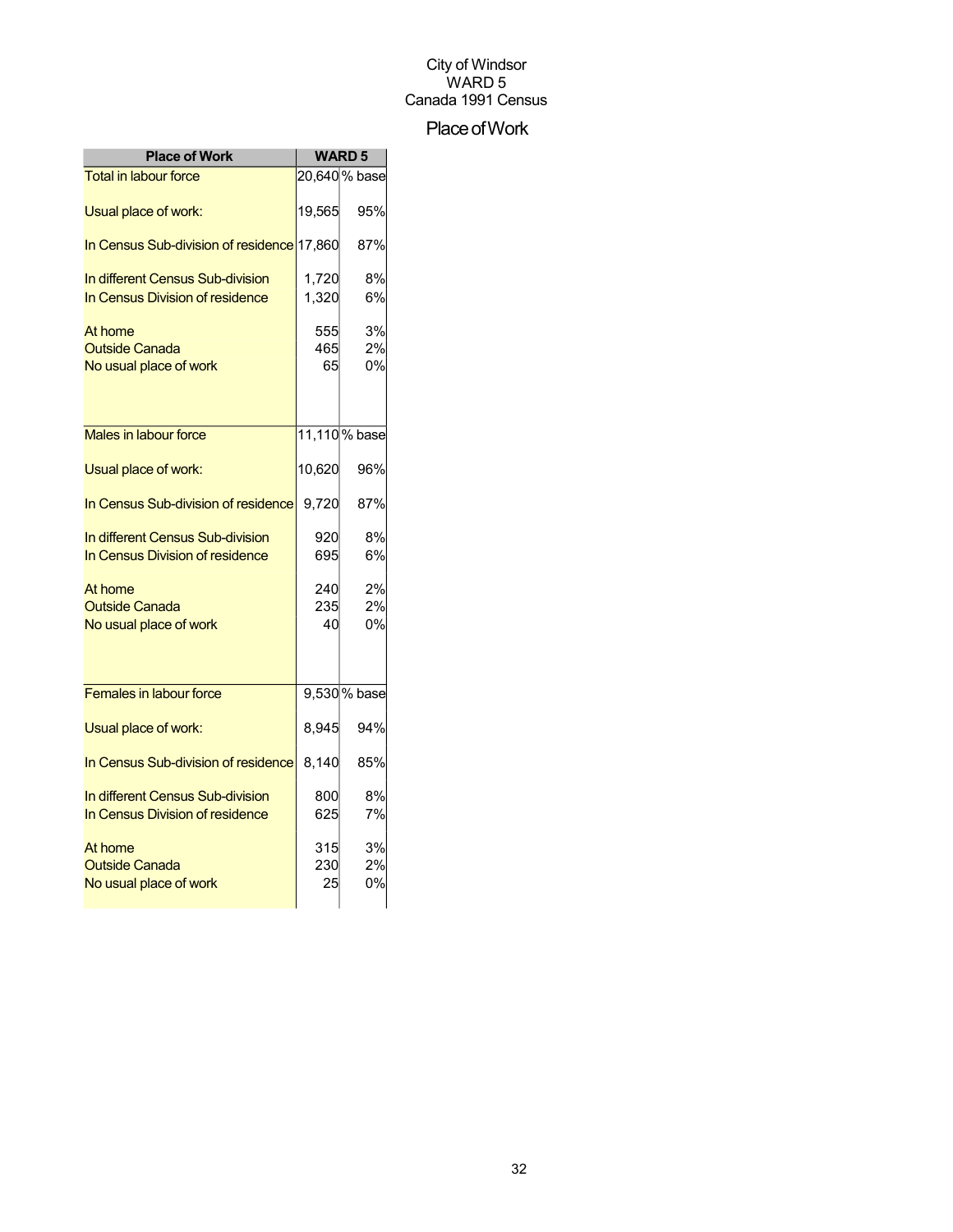## Families in Labour Force

| <b>Families in Labour Force</b>                                                                                                                                        | <b>WARD 5</b>                             |                                        |
|------------------------------------------------------------------------------------------------------------------------------------------------------------------------|-------------------------------------------|----------------------------------------|
| Census families in private<br>households                                                                                                                               |                                           | 11,995% base                           |
| Married & common-law families 10,260<br>No member in labour force<br>Some members in labour force<br>One member only<br>Two or more members<br>Couples in labour force | 1,480<br>8,785<br>2,180<br>6,585<br>5,945 | 86%<br>12%<br>73%<br>18%<br>55%<br>50% |
| Lone-parent families<br>No member in labour force<br>Some members in labour force<br><b>Parent in labour force</b>                                                     | 1,725<br>320<br>1,395<br>1,185            | 14%<br>3%<br>12%<br>10%                |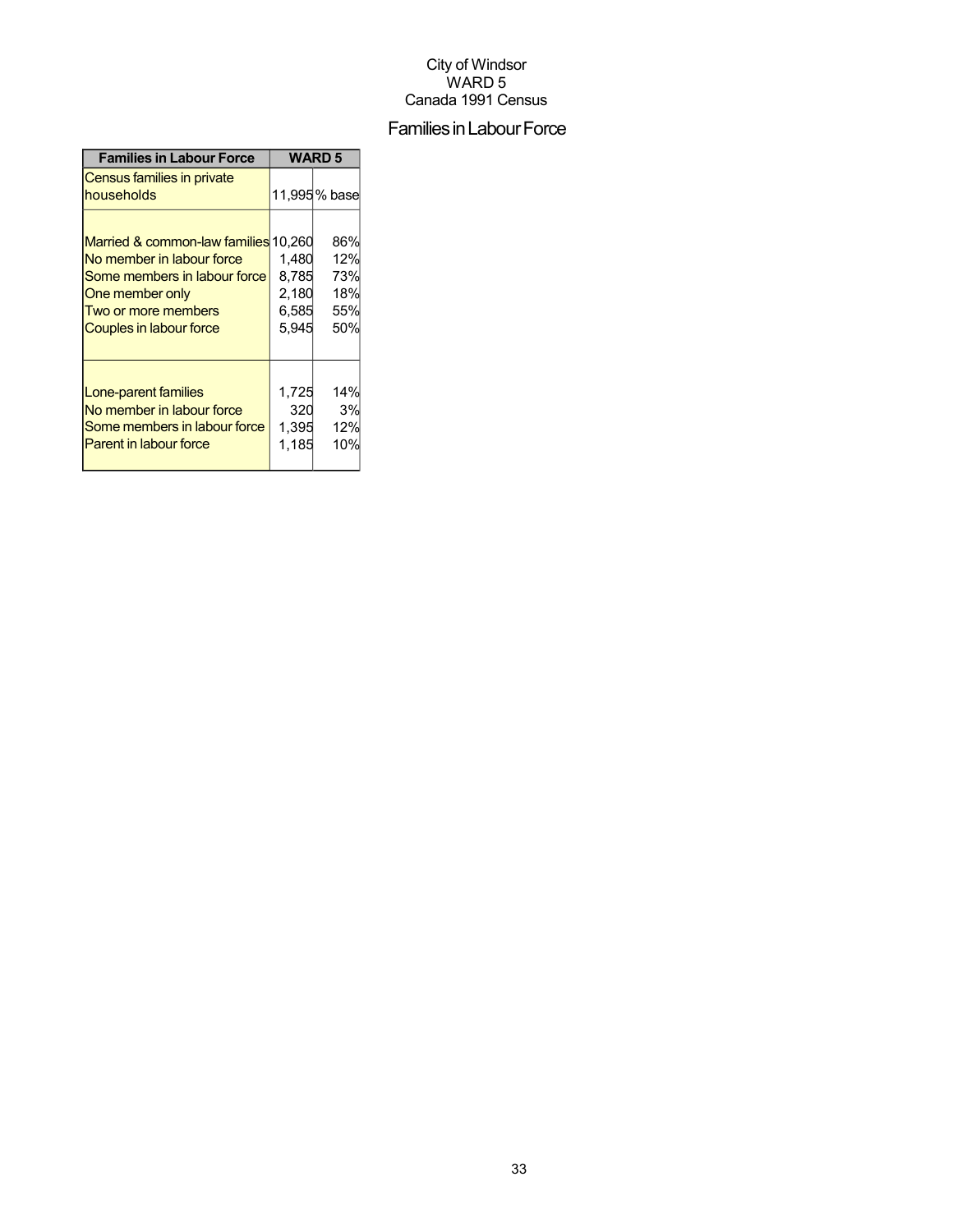## Income - full and part-time employment

| Income - full and part-time employment | <b>WARD 5</b> |
|----------------------------------------|---------------|
| <b>Males and females</b>               |               |
| Worked full year, full time            | 10.890        |
| Average employment income              | \$36,183      |
| Aggregate income (000)                 | \$394,038     |
| Worked part year or part time          | 7,625         |
| Average employment income              | \$13,660      |
| Aggregate income (000)                 | \$104,158     |
| <b>Males</b>                           |               |
| Worked full year, full time            | 6,840         |
| Average employment income              | \$41,556      |
| Aggregate income (000)                 | \$284,244     |
| Worked part year or part time          | 3.240         |
| Average employment income              | \$17,533      |
| Aggregate income (000)                 | \$56,807      |
| <b>Females</b>                         |               |
| Worked full year, full time            | 4,050         |
| Average employment income              | \$27,110      |
| Aggregate income (000)                 | \$109,794     |
| Worked part year or part time          | 4,385         |
| Average employment income              | \$10,798      |
| Aggregate income (000)                 | \$47,351,000  |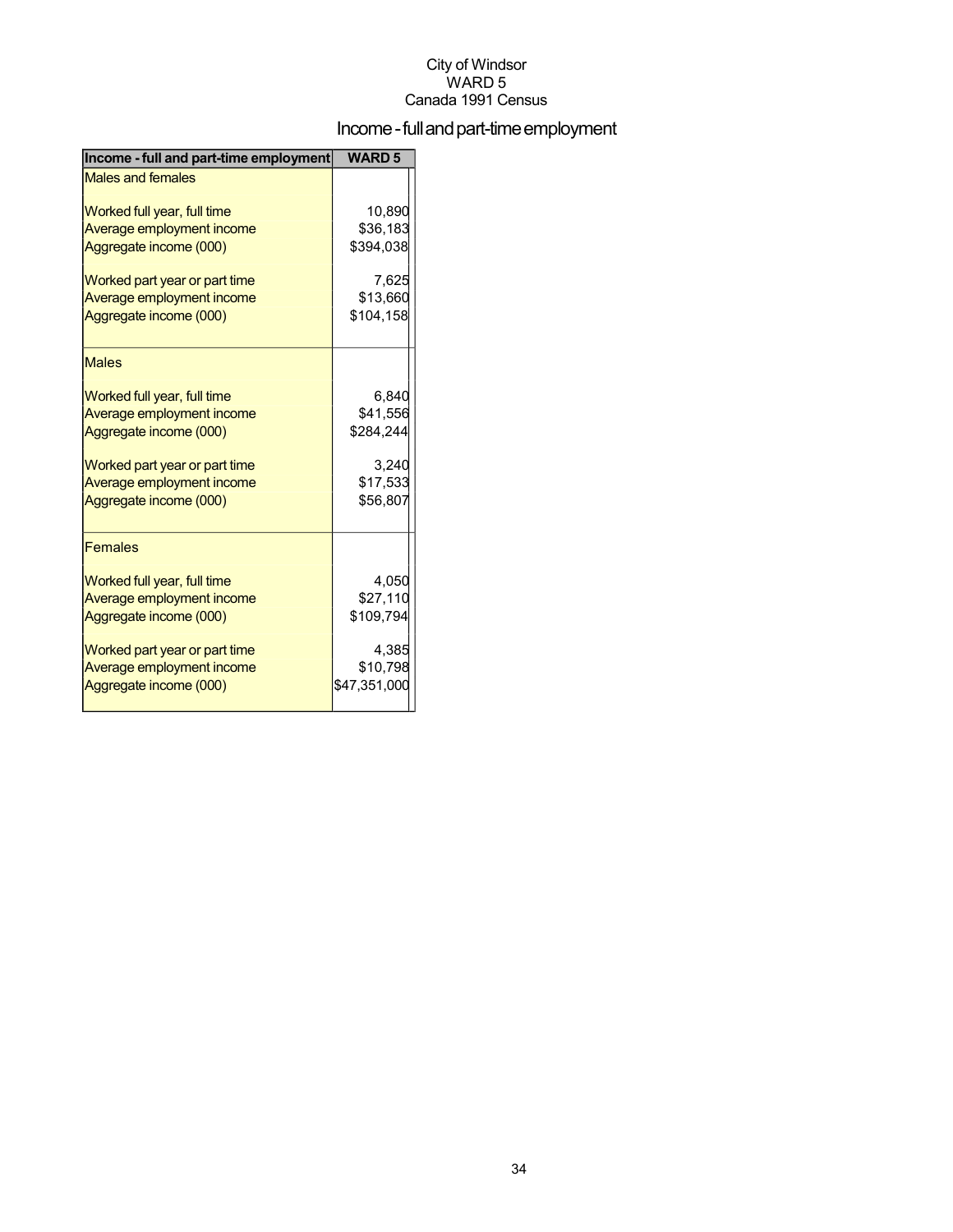## Income - Individual Source of Income

| Income - Individual<br><b>Source of Income</b> | <b>WARD5</b> |                             |
|------------------------------------------------|--------------|-----------------------------|
| Total 15 years and over with income            |              | 30,630 % base               |
| <b>Under \$7,500</b><br>\$7,500 - \$14,999     |              | 6,02519.70%<br>5,400 17.60% |
| \$15,000 - \$29,999                            |              | 8,18026.70%                 |
| \$30,000 and over                              |              | 10,99035.90%                |
| Average income                                 | \$25,867     |                             |
| Aggregate income (000)                         | \$792,292    |                             |
| <b>Median income</b>                           | \$23,472     |                             |
| Males 15 years and over with income            |              | 15,280 % base               |
| <b>Under \$7,500</b>                           |              | 2,200 14.40%                |
| \$7,500 - \$14,999                             |              | 1,560 10.20%                |
| \$15,000 - \$29,999                            |              | 3,46522.70%                 |
| \$30,000 and over                              |              | 8,05052.70%                 |
| Average income                                 | \$33,014     |                             |
| Aggregate income (000)                         | \$504,454    |                             |
| <b>Median income</b>                           | \$31,584     |                             |
| Females 15 years and over with income          |              | 15,350 % base               |
| <b>Under \$7,500</b>                           |              | 3,82524.90%                 |
| \$7,500 - \$14,999                             |              | 3,84025.00%                 |
| \$15,000 - \$29,999                            |              | 4,71530.70%                 |
| \$30,000 and over                              |              | 2,94019.20%                 |
| Average income                                 | \$18,752     |                             |
| Aggregate income (000)                         | \$287,838    |                             |
| <b>Median income</b>                           | \$15,396     |                             |
| Source of total income:                        |              |                             |
| <b>Employment income</b>                       | 77%          |                             |
| Government transfer payments                   | 11%          |                             |
| <b>Other income</b>                            | 12%          |                             |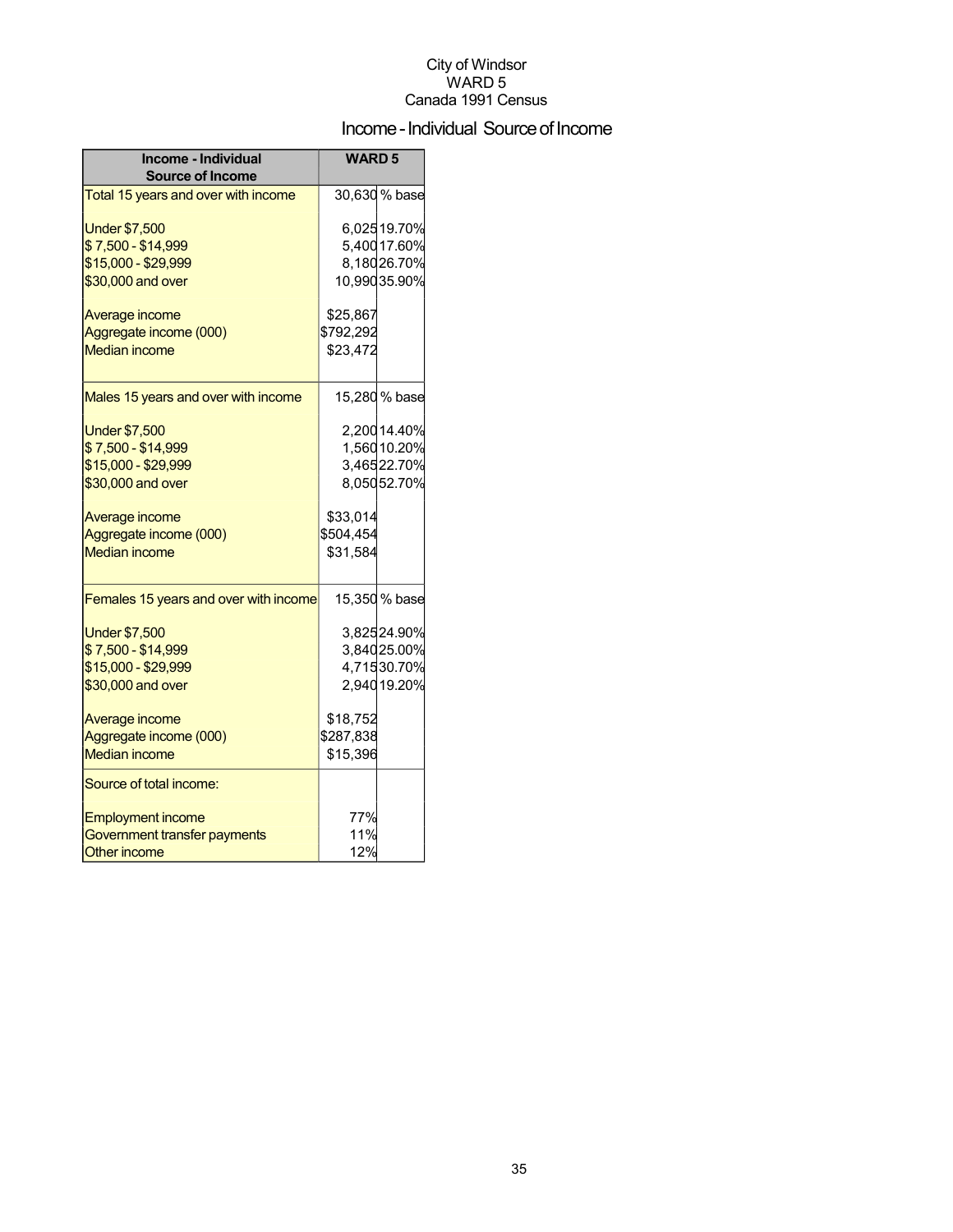## Income - Family and Household

| Income - Family and Household   | <b>WARD5</b> |               |  |
|---------------------------------|--------------|---------------|--|
| <b>Total census families</b>    |              | 12,010 % base |  |
| <b>Family Income:</b>           |              |               |  |
| <b>Under \$20,000</b>           | 1,416        | 12%           |  |
| \$20,000 - \$34,999             | 1,912        | 16%           |  |
| \$35,000 - \$49,999             | 2,614        | 22%           |  |
| \$50,000 and over               | 6,041        | 50%           |  |
| Average income                  | \$54,058     |               |  |
| Aggregate income (000)          | \$649,241    |               |  |
| <b>Median income</b>            | \$49,344     |               |  |
| <b>Total households</b>         |              | 16,335 % base |  |
| <b>Household Income:</b>        |              |               |  |
| <b>Under \$20,000</b>           | 2,976        | 18%           |  |
| \$20,000 - \$34,999             | 3,144        | 19%           |  |
| \$35,000 - \$49,999             | 3,413        | 21%           |  |
| \$50,000 and over               | 6.822        | 42%           |  |
| Average income                  | \$48,639     |               |  |
| Aggregate income (000)          | \$795,492    |               |  |
| <b>Median income</b>            | \$42,994     |               |  |
| Incidence of low income:        |              |               |  |
| <b>Total economic families</b>  | 11,795       |               |  |
| <b>Families with low income</b> | 1,235        |               |  |
| Incidence of low income         | 10%          |               |  |
| Total unattached individuals    | 2,775        |               |  |
| Individuals with low income     | 640          |               |  |
| Incidence of low income         | 23%          |               |  |
| Persons in private households   | 41,905       |               |  |
| Persons in low income families  | 4,505        |               |  |
| Incidence of low income         | 11%          |               |  |